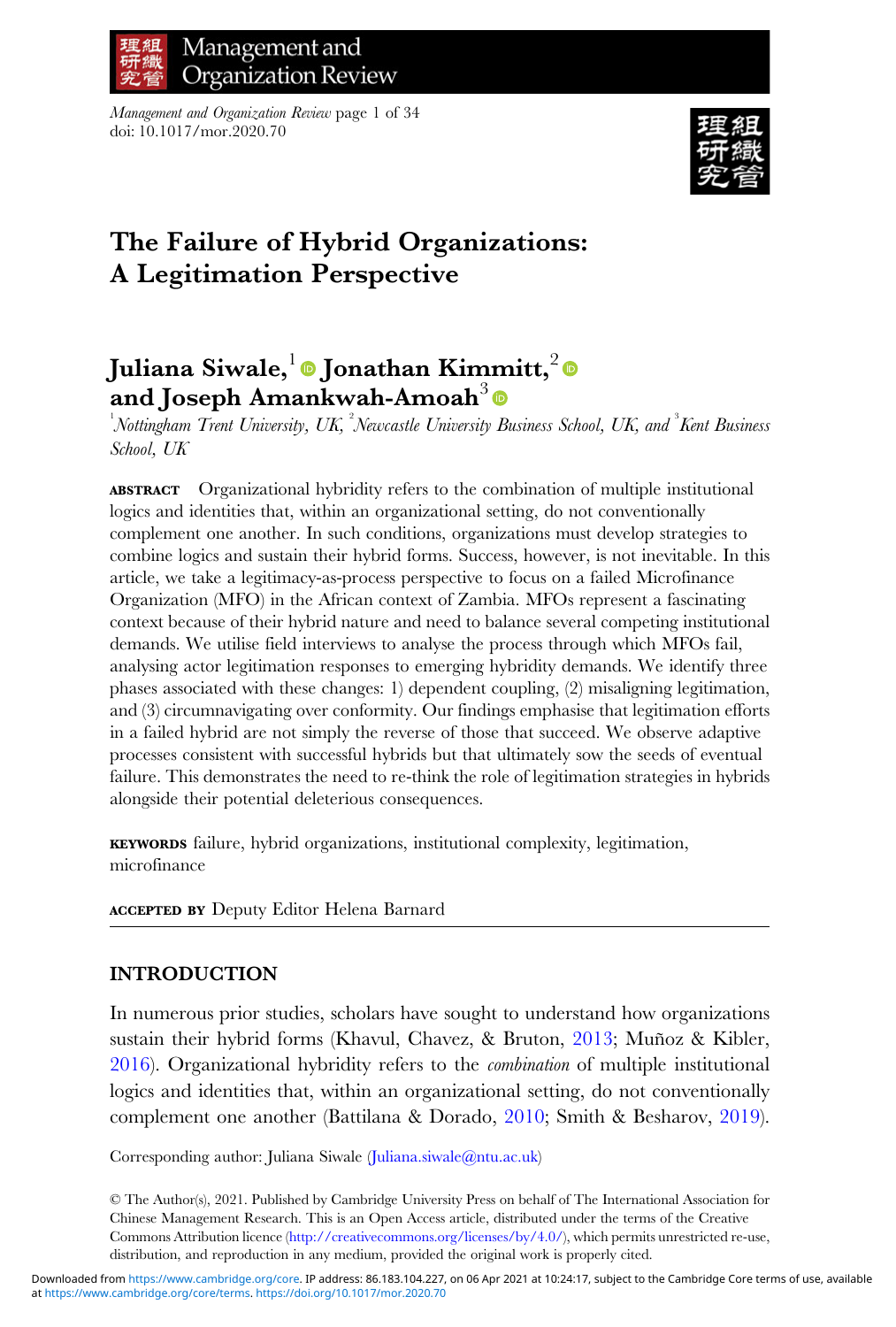In particular, prior research has paid attention to hybrid organizations that are subject to social (e.g., poverty reduction) and economic logics (e.g., profit making) and therefore competing dual identities because such logics are rarely complementary (Arena, Azzone, & Mapelli, [2018;](#page-29-0) Doherty, Haugh, & Lyon, [2014](#page-30-0); Moss, Short, Payne, & Lumpkin, [2011;](#page-32-0) Parekh & Ashta, [2018\)](#page-32-0). Therefore, hybrid organizations are typically the site of contestation, potential conflict, and negotiation over direction and strategy (Battilana & Dorado, [2010;](#page-29-0) Besharov & Smith, [2014](#page-29-0)).

Consequently, numerous studies have sought to understand the strategies hybrids adopt to deal with multiple, potentially conflicting logics. As an approach to adaptation, 'structured flexibility' balances stable organizational features with novel change processes (Smith & Besharov, [2019](#page-32-0)); 'elastic hybridity' can be utilised to improve organizational resilience (Gümüsay, Smets, & Morris, [2020\)](#page-31-0); other strategies include workforce socialization (Battilana & Dorado [2010\)](#page-29-0), collaborative cultures (Reay & Hinings, [2009](#page-32-0)), and/or blending of logics (Liu, Zhang, & Jing, [2016](#page-31-0)). However, the literature to date is problematic because it implies that the ability to be flexible, elastic, and adaptive to novel change is central to sustaining hybridity and improved performance/survival. This suggests that failed organizations under similar conditions are either unlikely to attempt such adaptation and/ or that their failure is a consequence of ill-conceived adaptation strategies. The absence of such an account of failure provides scope for theoretical development into the mechanisms associated with hybridity and organizational failure beyond current perspectives of sustaining hybridity.

To understand processes associated with failure, we focus on the legitimation dilemmas of hybrid organizations. Broadly speaking, legitimacy concerns gaining approval from stakeholders has been shown to be of particular importance for hybrid organizations who have to communicate with and gain acceptance from multiple audiences and resource holders who may have competing expectations (Pache & Santos, [2013](#page-32-0); Teasdale, [2010](#page-32-0); Überbacher, Jacobs, & Cornelissen, [2015](#page-33-0)). Thus, successful legitimation strategies for a hybrid entails successfully gaining acceptance from multiple audiences whose expectations may not necessarily be complementary to organizational performance, implying that failure is likely to concern ill-conceived legitimation strategies as an adaptive response. In this article, we adopt a legitimacy-as-process perspective, where legitimation efforts are a constant source of discussion, creation, and negotiation rather than an outcome (Suddaby, Bitektine, & Haack, [2017:](#page-32-0) 24). Adopting this process perspective provides a scope for understanding legitimation strategies that *do not* sustain organizational hybridity. As such, we ask: In hybrid organizations, how do legitimation processes contribute to organizational failure?

Microfinance Organizations (MFOs) are a notable example of a hybrid. By trying to facilitate loans to the entrepreneurial poor as a poverty reduction initiative (Kimmitt & Dimov, [2020\)](#page-31-0) a clear social logic exists (Yunus, [1999\)](#page-33-0). However, they also operate within competitive market contexts and are subject to business

<sup>©</sup> The Author(s), 2021. Published by Cambridge University Press on behalf of The International Association for Chinese Management Research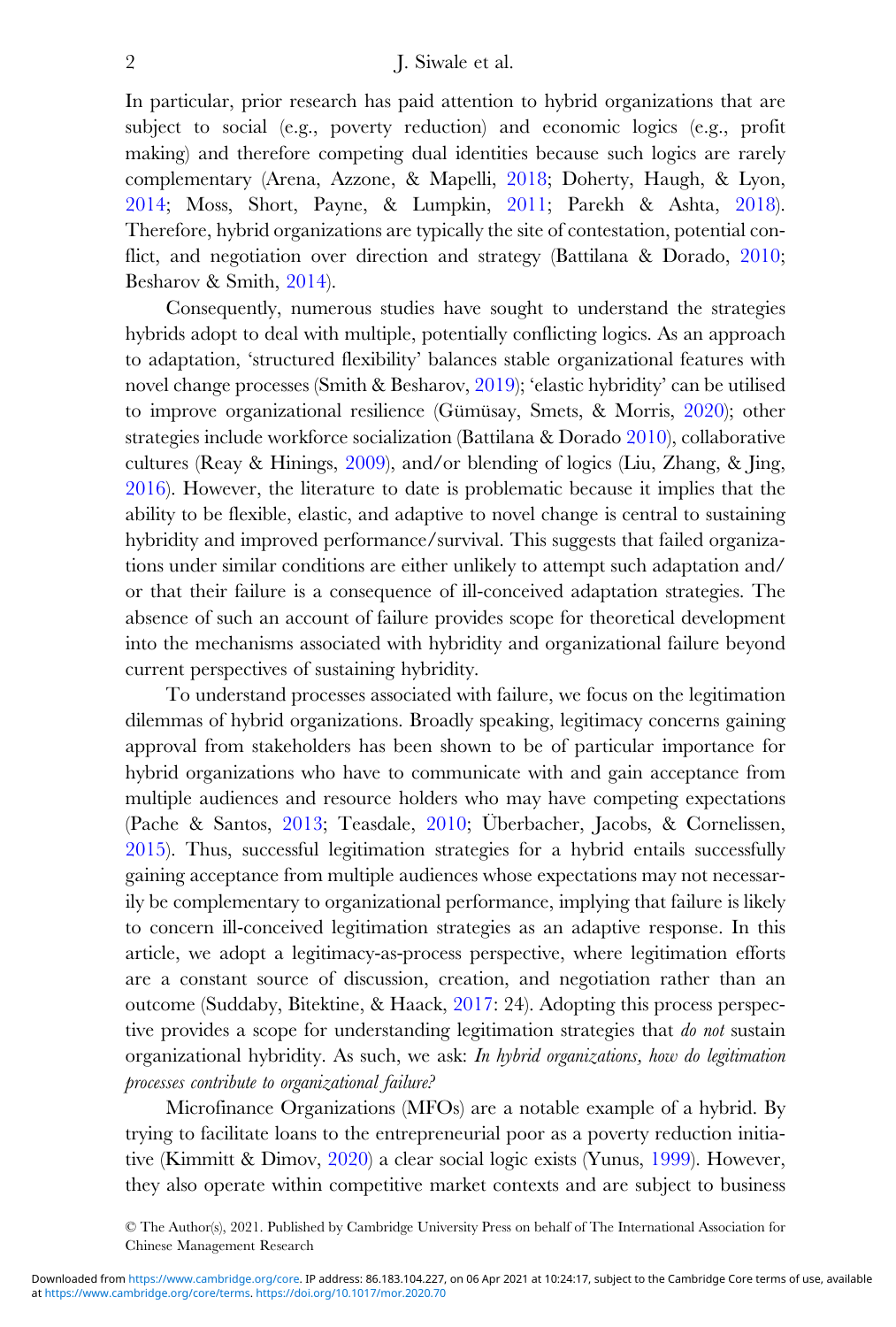imperatives and thus simultaneously follow a more traditional banking logic (Kent & Dacin, [2013](#page-31-0); Khavul et al., [2013](#page-31-0)). The study of MFOs is dominated by success stories and perseverance in challenging institutional contexts (e.g., Mair & Marti, [2009\)](#page-31-0), with extremely limited accounts of failure (Dorfleitner, Leidl, & Priberny, [2014\)](#page-30-0). Therefore, the microfinance industry represents a fascinating context for understanding the legitimation efforts of hybrid organizations (Greenwood, Raynard, Kodeih, Micelotta, & Lounsbury, [2011](#page-30-0)). We focus on the case of Christian Enterprise Trust of Zambia (CETZAM) in an emerging sub-Saharan Africa context, specifically Zambia. We find that process is marked through three distinct phases (1) dependent coupling, (2) misaligning legitimation, and (3) circumnavigating over conformity. These phases are punctuated through legitimation approaches – coupling and decoupling – in response to emerging logics that challenge the core identity of the organization.

The examination of this issue forms two key theoretical contributions on hybrid organizing, legitimacy, and institutional logics in emerging markets (Barnard, Cuervo-Cazurra, & Manning, [2017\)](#page-29-0). First, we contribute to theory on hybrid organizing by showing the underlying processes of failure within such an organizational form. Through our theoretical model, we observe the presence of similar strategies identified in the literature that present the importance of flexibility, elasticity, and relational competitiveness and coexistence to sustaining hybridity (Gümüsay et al., [2020](#page-31-0); Liu et al., [2016](#page-31-0); Smith & Besharov, [2019\)](#page-32-0) but, in the long-term, these may have deleterious unintended consequences by over-conforming with the expectations of key stakeholders (investors), ultimately eroding the identity of the organization and its ability to function effectively (McPherson & Sauder, [2013](#page-31-0)). The process eliciting failure cannot be separated from decisions taken in more stable times, where hybridity is seemingly being sustained, alongside those decisions taken in more challenging crisis moments. In summary, our research implies that a failure to sustain hybridity is not simply the reverse of succeeding to. In doing so, we respond to Smith and Besharov's [\(2019](#page-32-0)) call for further research to look at how hybridity operates when it is not necessarily a proactive choice but in a context of intensive stakeholder demands (i.e., regulators/investors/donors in this study).

Second, by utilising ideas underpinning legitimacy theory (Lounsbury & Glynn, [2001\)](#page-31-0), we contribute to the venture development legitimacy perspective (Überbacher, [2014](#page-33-0)) which has drawn from the concepts of 'coupling' and 'decoupling' to understand how organizations align themselves with their environment (i.e., logics) and/or strategically detach through symbolic compliance (Überbacher et al., [2015\)](#page-33-0). Although decoupling is considered an appropriate response to institutional complexity, when such strategies become too distant from the hybrid's core identity it may have deleterious consequences, contributing to Greenwood et al.'s (2011) call for greater understanding of the 'unwitting consequences' (350) of decoupling. Therefore, by using our legitimacy-as-process perspective, we can highlight an alternative role of coupling and de-coupling strategies. Rather than an approach to dyadically 'fit' with an audience to mobilize

<sup>©</sup> The Author(s), 2021. Published by Cambridge University Press on behalf of The International Association for Chinese Management Research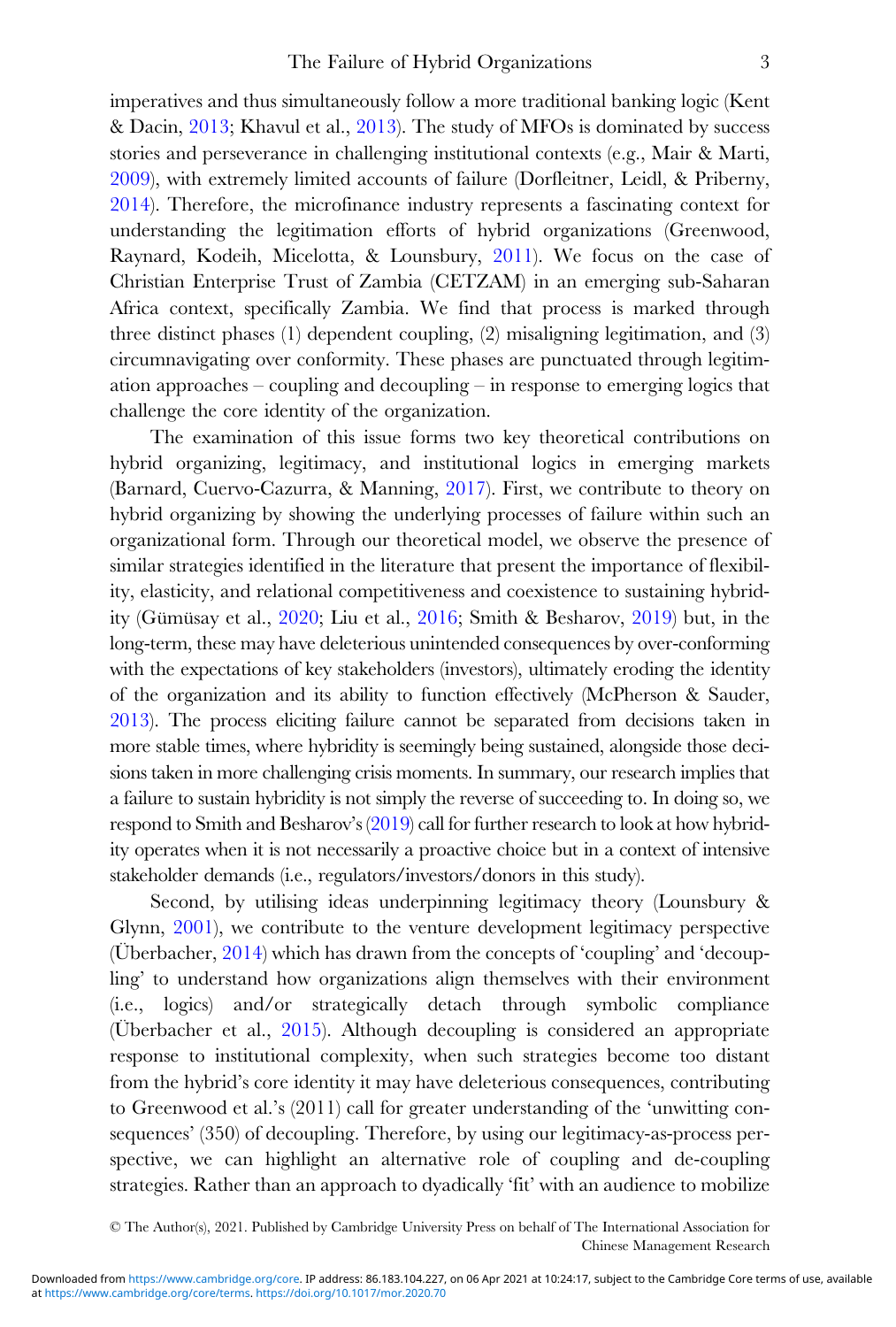resources, they are part of a larger emergent set of activities that occur at multiple levels and with potentially deleterious outcomes.

# THEORETICAL BACKGROUND

### Organizational Hybridity

Organizational hybridity refers to the combination of multiple institutional logics and identities that, within an organizational setting, conventionally do not go together (Battilana & Dorado, [2010;](#page-29-0) Smith & Besharov, [2019\)](#page-32-0). Whilst some prior research has discussed hybridity at individual (McPherson & Sauder, [2013](#page-31-0)) and field level emergence (Greenwood et al., [2011;](#page-30-0) Skelcher & Smith, [2015](#page-32-0)), most research in this space focuses on how organizations combine such logics and identities to function more effectively and succeed (Battilana & Lee, [2014;](#page-29-0) Moss et al., [2011](#page-32-0)). Such strong identities arise when there is both a salient and a clear organizational mission, followed by alignment within its membership through symbols, images, and narratives (Hatch & Schultz,  $2002$ ). But these are challenged when organizations combine – either strategically and/or through environmental constraints – multiple logics and identities. In the former, organizations can pursue their own hybridity related strategies because it can provide access to new markets and also be a source of legitimacy, and competitive advantage (Muñoz & Kimmitt, [2019](#page-32-0)). In the latter, organizations can be forced into hybridity through environmental changes such as through new regulatory discourse (Siwale & Kimmitt, [2019](#page-32-0)).

When faced with perceived constraints, organizations employ different strategies to respond to emergent logics and their demands (Greenwood et al., [2011;](#page-30-0) Gümüsay et al., [2020](#page-31-0); Lawrence, [1999](#page-31-0); Oliver, [1991\)](#page-32-0). Organizations can be subject to the imposition of new logics from actors such as regulators or other dominant field members (DiMaggio & Powell, [1983\)](#page-30-0). This context is what Besharov and Smith [\(2014](#page-29-0)) describe as 'contested organizations' which exist when multiple external demands are placed on an organization, making the prescribed roles and actions for organizational members opaque. Consequently, successful hybrid organizing has been shown to be a crucial response to new logic emergence that challenges organizational identity. For example, Reay and Hinings ([2009\)](#page-32-0) discuss the importance of collaborative relationships as a strategic imperative for hybrids in a healthcare context.

However, although the literature on organizational hybridity has looked at how the various tensions and contradictions of hybrids become resolved, leading to enhanced performance and/or survival (Battilana & Dorado, [2010;](#page-29-0) Liu et al., [2016](#page-31-0); Reay & Hinings, [2009](#page-32-0)), very little is known about the relationship between hybridity and failure. Smith and Besharov ([2019\)](#page-32-0) discuss 'structured flexibility' as a process involving ongoing adaptation to meanings and practices which also requires stable organizational features; Gümüsay et al. [\(2020](#page-31-0)) describe a

<sup>©</sup> The Author(s), 2021. Published by Cambridge University Press on behalf of The International Association for Chinese Management Research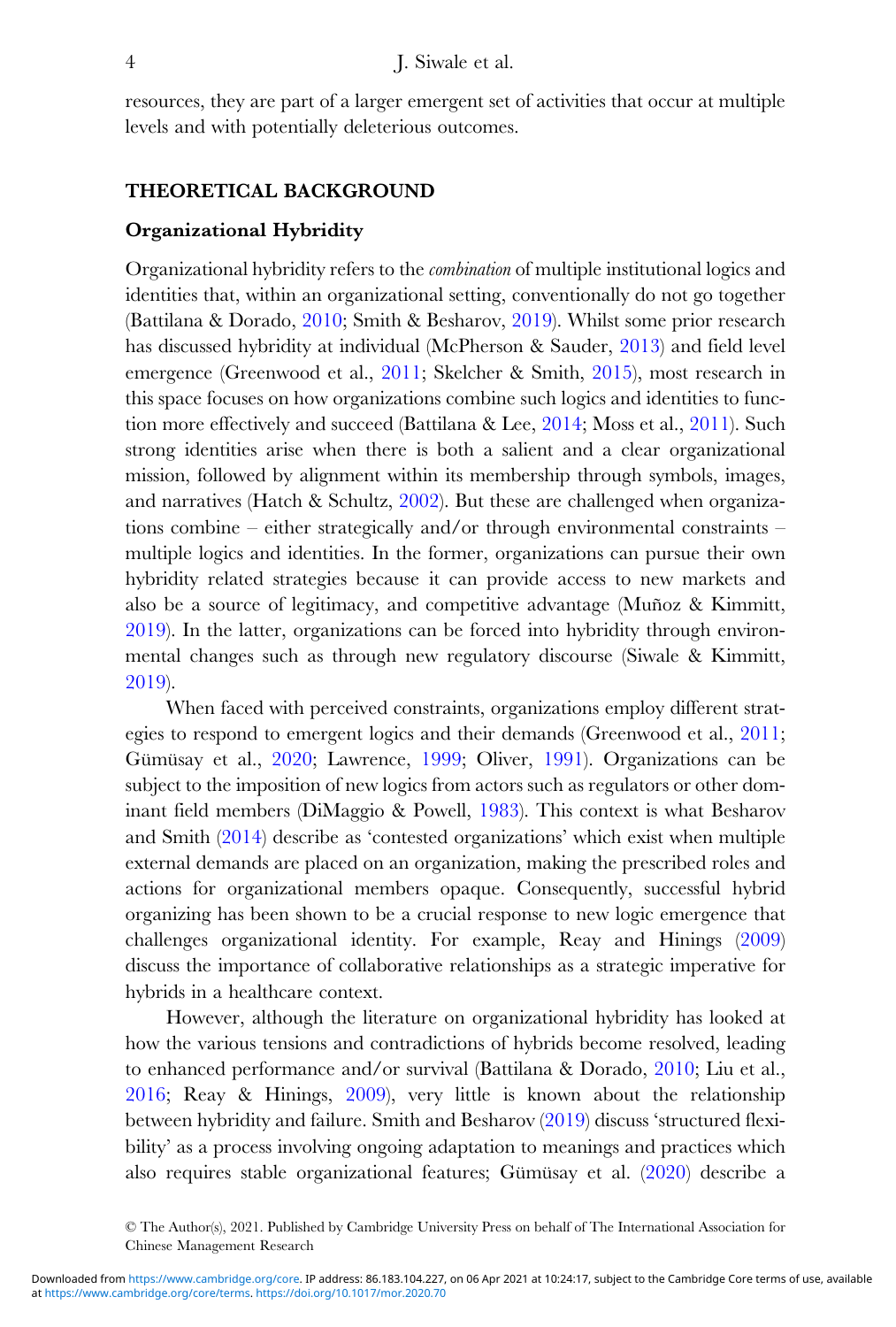similar hybrid 'elasticity' that allows the organization to succeed and thrive. Although these may be important mechanisms to promote the successful functioning of an organization, they also imply that the behaviour of failed organizations may be unstructured, inelastic and that their failure is a consequence of illconceived adaptation strategies.

The aforementioned discussion highlights two central issues currently existing within the literature. First, prior research has focused on how hybrid organizations are sustained to be able to perform more effectively and survive. This opens up the question about the process that leads to the break down and failure of hybrid organizations which may be of particular issue when we shift our focus from 'hypermuscular' actors in the hybridity literature (Martin, Currie, Weaver, Finn, & McDonald, [2017\)](#page-31-0). Second, and thus relatedly, prior research depicts a relatively static story of these 'contested' hybrids, assuming that once they adopt hybrid strategies they either perform well or instantaneously fail, which is an oversimplificaton of the process that exists between the development of a hybrid strategy and eventual failure. Prior research is dominant in the former yet very little is know about the sets of strategic decisions made to elicit the latter. This provides an opportunity for theoretical development.

# Legitimation Strategies of Hybrid Organizations

One such strategy for hybrid organizations is the desire to legitimize with potentially new stakeholders in the emergent institutional conditions (Überbacher, [2014\)](#page-33-0). In general terms, achieving legitimacy means gaining approval from stake-holders (Lounsbury & Glynn, [2001](#page-31-0)) in terms of 'desirable, correct or appropriate actions…. within some socially constructed systems of norms, values, beliefs and definitions' (Suchman, [1995](#page-32-0): 574). Like hybridity research, the concept of legitimacy has focused on how organizations comply with stakeholder demands in their environment as well as break away from them; this is argued to occur through interactions between internal and external parties (Drori & Honig, [2013](#page-30-0)). Subsequently, one of the main premises in legitimacy research is that the growth and survival of organizations depends on effective strategies (Garud, Schildt, & Lant, [2014](#page-30-0); O'Neil & Ucbasaran, [2016](#page-32-0)).

Drawing from the legitimacy concept, research has shown different types of practices that organizations use to convince audiences about their venture's 'worthiness' and ability to survive and grow effectively in a given institutional context (Tracey, Phillips, & Jarvis, [2011](#page-32-0)). Here, organizations attempt to shape the perceptions of key stakeholders to receive support for the organization to survive and prosper (Tracey, Dalpiaz, & Phillips, [2018;](#page-32-0) Wry, Lounsbury, & Glynn, [2011](#page-33-0)). When confronted with competing stakeholder demands, organizations typically conform to institutional demands to maintain their legitimacy and survival (Amankwah-Amoah & Debrah, [2017;](#page-29-0) DiMaggio & Powell, [1983](#page-30-0); Hamilton, [2006](#page-31-0); Liu et al., [2016\)](#page-31-0). Thus, to be able to legitimize their organizations

<sup>©</sup> The Author(s), 2021. Published by Cambridge University Press on behalf of The International Association for Chinese Management Research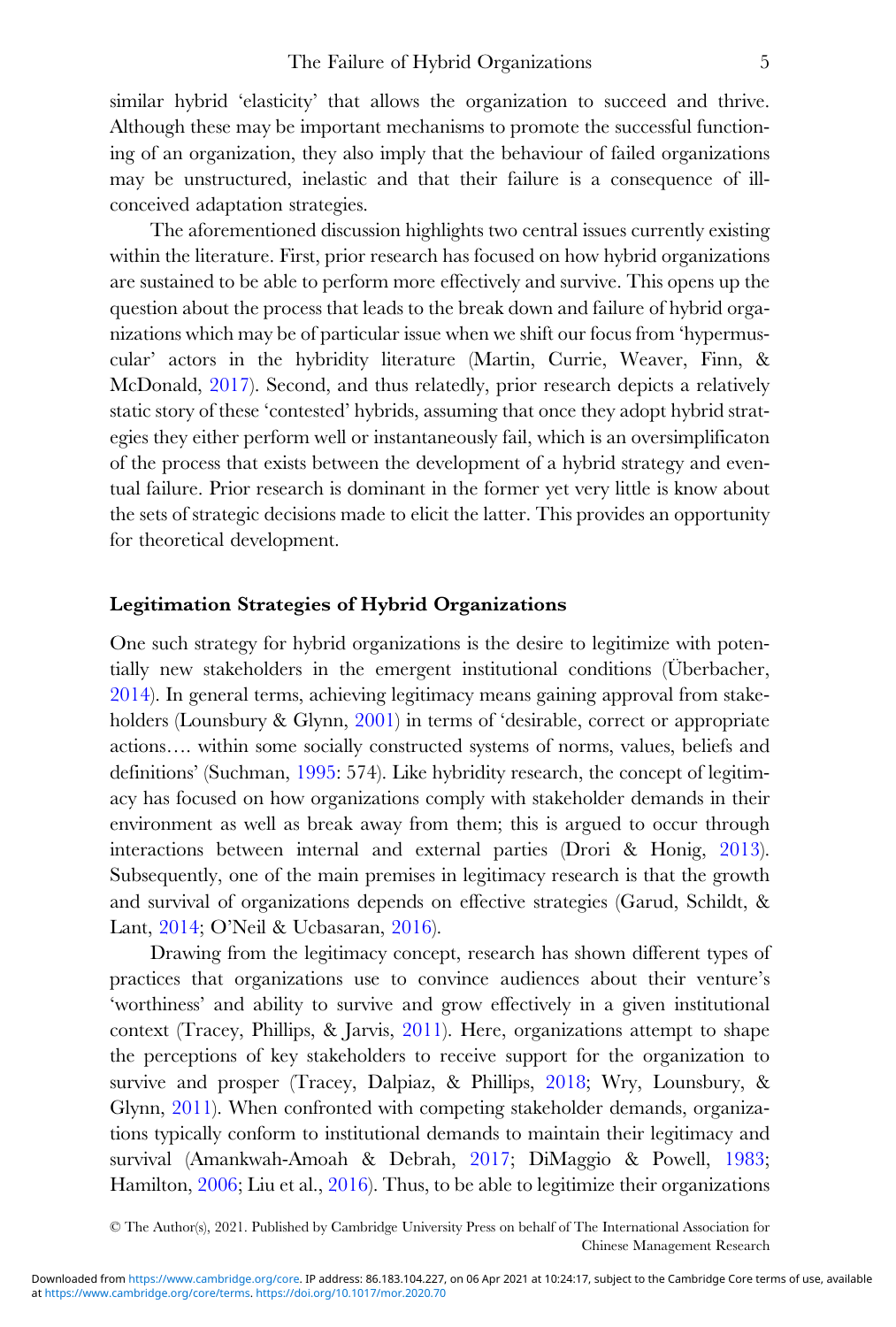### 6 J. Siwale et al.

and survive, a large body of research has highlighted how firms adapt to fit in with their external environments through isomorphic (DiMaggio & Powell, [1983](#page-30-0)) or coercive pressures (e.g., regulatory discourse) (Siwale & Kimmitt, [2019\)](#page-32-0). They must also develop internal support for any new strategic initiatives and adapt the organization accordingly (Battilana & Dorado, [2010;](#page-29-0) Drori & Honig, [2013](#page-30-0)).

Prior research demonstrates the legitimation strategies firms adopt when they need to adapt to more than one environment. Überbacher et al. [\(2015](#page-33-0)) discuss 'symbolic decoupling' as a strategy firms adopt when they gradually want to loosen their ties to a particular stakeholder audience with distinct logics; this may involve ceremonial symbolism to retain ties but ultimately the organization is striving to be autonomous and break away from the constraints of particular audience demands. The concept of decoupling has been demonstrated elsewhere, emphasising how organizations may engage in actions that show compliance with new logics whilst being non-conforming (Fiss & Zajac, [2004\)](#page-30-0). Whilst 'coupling' involves alignment with an organization's external environment, with decoupling, hybrids tend to endorse actions prescribed by one logic, yet they implement approaches promoted by another; the latter is typically aligned with the organization's core aims (Pache & Santos, [2013\)](#page-32-0).

This balance between these internal (e.g., the workforce, senior management, board of directors) and external (e.g., investors, regulators, key suppliers, customers) aspects of the organization align with the strategic approaches of 'structured flexibility' and hybrid 'elasticity' outlined previously in hybridity research (Gümüsay et al., [2020;](#page-31-0) Smith & Besharov, [2019\)](#page-32-0). This attests to the view of 'legitimacy-as-process' where legitimacy 'is the product of an ongoing process of social negotiation involving multiple participants, rather than an outcome' (Suddaby et al., [2017:](#page-32-0) 24). This is somewhat different to viewing it as 'property' or 'perception', where legitimacy is either a resource and an asset or an individual level micro-perception (Suddaby et al., [2017:](#page-32-0) 24).

In a process view, legitimacy is the result of a series of interactions and is seen as being in a constant state of 'flux'. For example, such a temporal view has shown how legitimacy can become socially constructed within a place in the new venture creation process (Kibler, Fink, Lang, & Muñoz, [2015\)](#page-31-0) or strategically built through networks that may sustain organizations or lead to their demise (Human & Provan, [2000](#page-31-0)). As Suddaby et al. ([2017\)](#page-32-0) highlight though, the process approach is particularly useful for understanding counter views of legitimacy where the study of failure can be a 'departing point' from other legitimation mechanisms. For example, prior research has detailed that when 'deinstitutionalization' occurs certain practices become illegitimate, it happens through a process of continuing disruptive and defensive institutional work by key actors (Maguire & Hardy, [2009\)](#page-31-0); via a 'spiral' process effect between the institutional field public opinion and industry insiders (Clemente & Roulet, [2015](#page-30-0)); or when custodian organizations deploy resistance tactics (Cannon & Donnelly-Cox, [2015\)](#page-30-0).

<sup>©</sup> The Author(s), 2021. Published by Cambridge University Press on behalf of The International Association for Chinese Management Research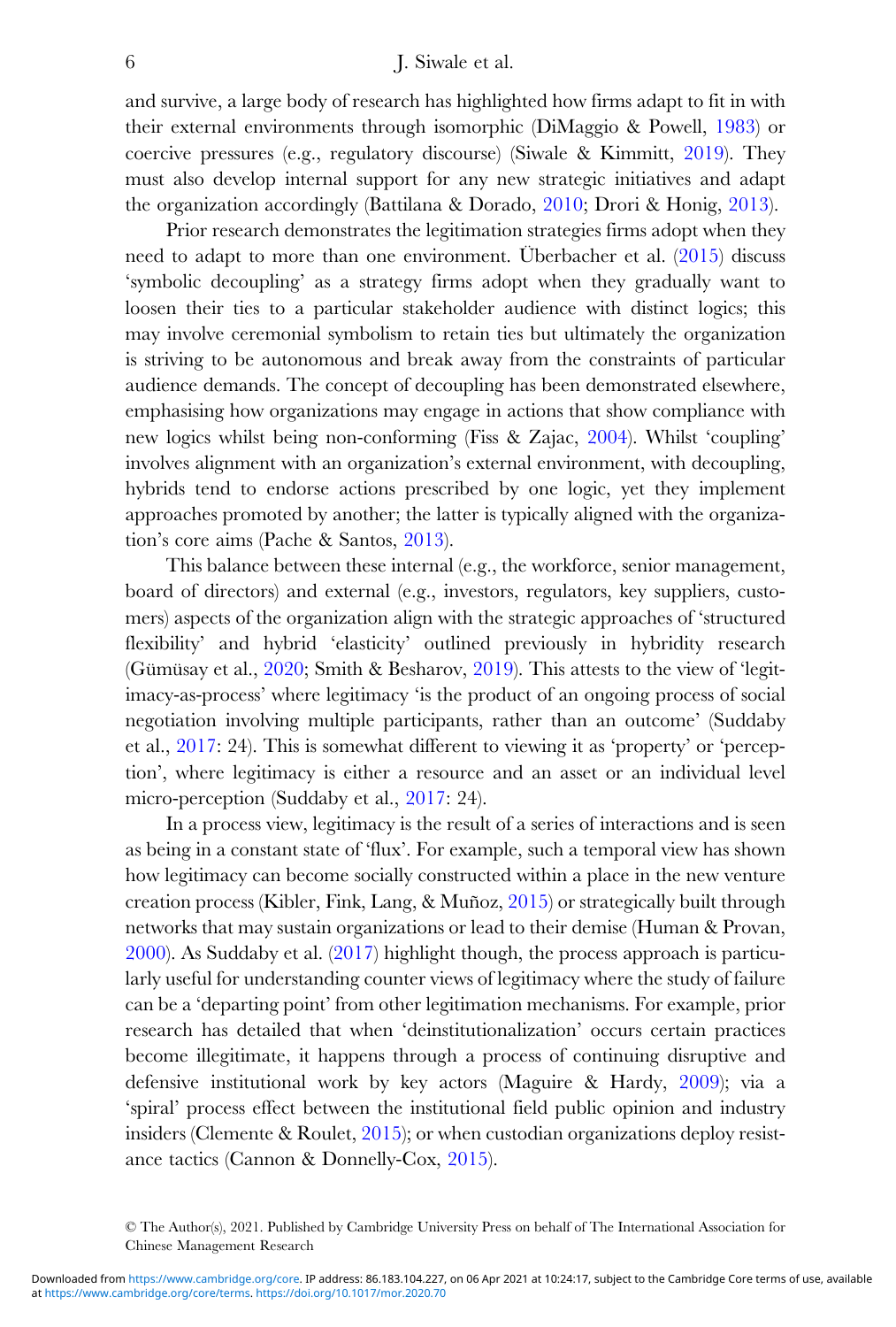Thus, legitimacy is seen as *legitimation* efforts which are a constant source of discussion, creation, and negotiation. By adopting this view of legitimation, we prise open the possibility that the negotiation of multiple participants may not necessarily conclude with the achievement of a positive legitimacy outcome (François & Philippart, [2019](#page-30-0)). Prior research has typically identified a clear link between sustaining the organizational effectiveness of hybrid organizations, the legitimation processes and approval seeking they pursue (Pache & Santos, [2013;](#page-32-0) Skelcher & Smith, [2015](#page-32-0)). To the extent that hybrids, which are difficult to categorize by key stakeholders, tend to suffer (Brandsen & Karré [2011](#page-29-0); Doherty et al., [2014\)](#page-30-0) whilst those that successfully communicate their hybridity tend to be more competitive and functional (Muñoz & Kimmitt, 2019; Pache & Santos, [2013](#page-32-0); Smith & Besharov, [2019\)](#page-32-0). In this respect, through a legitimacy-as-process perspective (Suddaby et al., [2017](#page-32-0)), the legitimation efforts of hybrids are an ongoing adaptive work in progress and are inherently relational in terms of internal and external organizational demands (Girschik, [2020](#page-30-0)). Our perspective suggests that whilst hybrid organizations may develop legitimation strategies, these may be ill conceived and not necessarily conclude with the success and survival that most literature focuses on.

In summary, given the dominance within the literature regarding strategies and approaches to sustain and maintain (i.e., succeed) hybridity through legitimation, this raises an important question as to whether the failure of hybrid organizations is simply the neglect to adopt such approaches or whether this is the result of such ill-conceived strategies. Thus, in this article, we ask: In hybrid organizations, how do legitimation processes contribute to organizational failure? Here, survival (or failure) may depend on how organizations 'couple' or 'decouple' their behaviours with audience expectations whilst adapting internal dynamics to suit new strategic aims. By taking a legitimacy-as-process view, our focus on a failing organization allows us to understand the processes associated with gradual de-legitimising (i.e., failing), hitherto unaddressed.

### RESEARCH SETTING: MICROFINANCE INDUSTRY IN ZAMBIA

Microfinance Organizations (MFOs) have emerged as an important example of a hybrid organization in a field that is subject to multiple logics (Battilana & Dorado, [2010;](#page-29-0) Khavul et al., [2013\)](#page-31-0). On the one hand, the purpose of MFOs in this organizational field is for MFOs to faciliate social objectives of integrating entrepreneurs into the financial system and empowering their movement out of poverty (Mair & Marti, [2006](#page-31-0); Parekh & Ashta, [2018](#page-32-0); Zahra, Gedajlovic, Neubaum, & Shulman, [2009\)](#page-33-0). To enact this 'development logic', MFOs facilitate access to small amounts of credit to invidividuals who have traditionally been unable to access the formal banking sector (Yunus, [1999\)](#page-33-0). This has been associated with improved personal finances or other poverty measures, constituting the development logic of MFOs in this field (Copestake, Bhalotra, & Johnson, [2001;](#page-30-0) Ganle, Afriyie, & Segbefia, [2015;](#page-30-0) You & Annim, [2014](#page-33-0)).

<sup>©</sup> The Author(s), 2021. Published by Cambridge University Press on behalf of The International Association for Chinese Management Research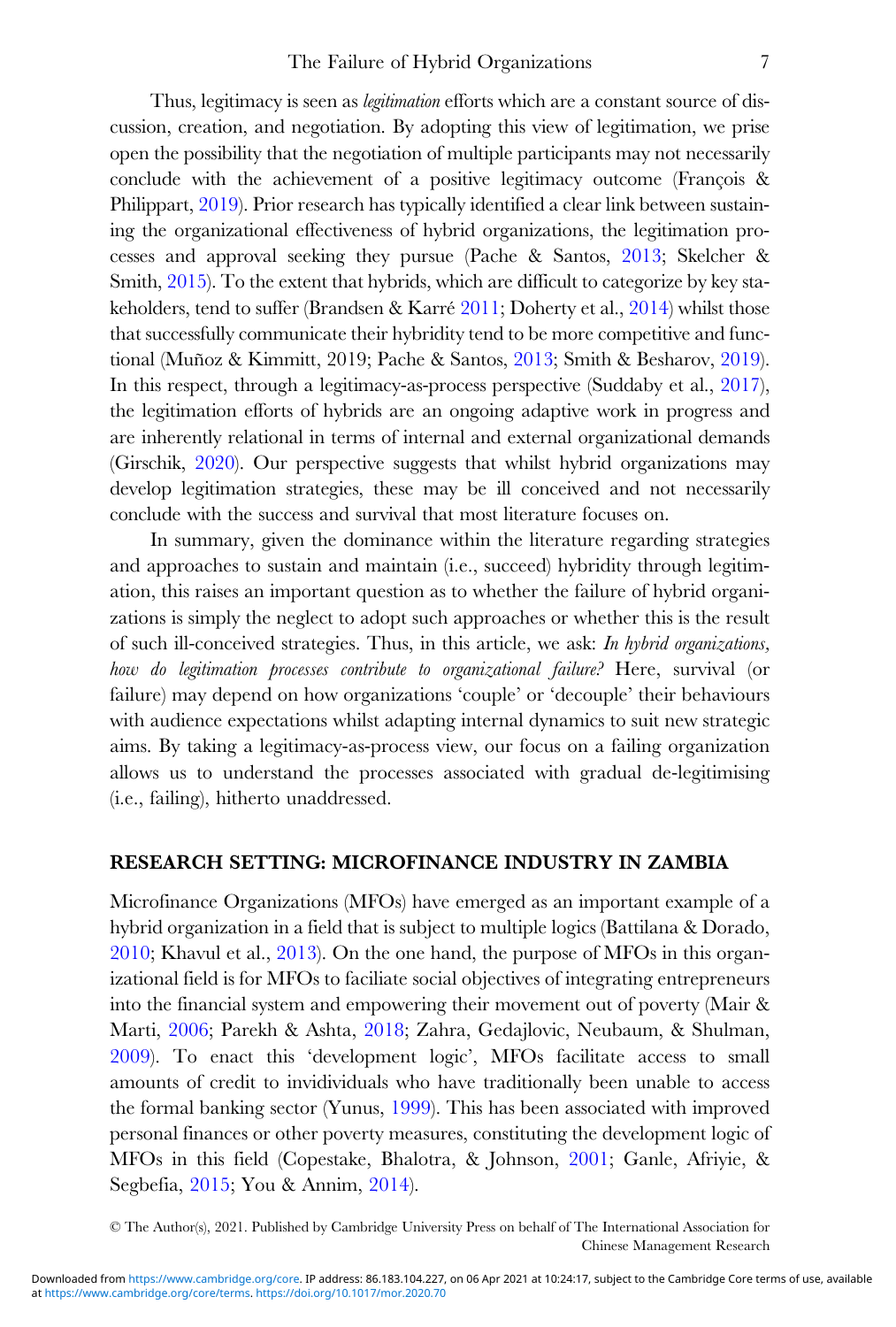MFOs thus offer micro-credit to borrowers with the expectation that they will repay loans with interest and within an agreed period of time. In doing this, MFOs are also subject to a 'banking logic' which conveys a need to meet their economic needs by covering operating expenses, loan losses as well as the expansion of their capital base ultimately funding future growth (Morduch, [1999](#page-32-0)). This trend of commercialisation is now common in the industry. More recent research has identified the organizational tensions that exist when MFOs look to integrate profit-driven and poverty reduction ideals (Parekh & Ashta, [2018](#page-32-0)). As such, the development logic co-exists with a more utilitaristic, economic banking logic which shapes organizational strategy. For many MFOs, they use business skills and market based approaches of revenue maximization and cost reduction to address their development objectives in a way that is assumed to be more financially sustainable (Battilana & Dorado, [2010;](#page-29-0) Nicholls, [2010;](#page-32-0) Zahra et al., [2009\)](#page-33-0). However, the term 'mission drift' is often used in this literature to depict the tension between profitdriven commercial logics and poverty reduction development ideal (Copestake, [2007](#page-30-0)). Thus, MFOs represent interesting examples of organizations that have embraced their hybridity by dealing with mutliple, often conflicting logics.

In Zambia, the geographical context of this study, microfinance development is not as notable as in East Africa by any measures. According to FinScope (2015), financial exclusion, particularly of rural populations is still very high. Access to suitable finance by the low income and excluded rural population through sustainable microfinance is important to the broader goal of addressing mass poverty. Microfinance in Zambia has provided low-income individuals with access to financial services, thereby addressing and supporting government efforts to ensure financial inclusion and encourage bottom-up local economic development.

Yet twenty years later, the industry can be described as young and still playing a relatively small role in serving micro and medium businesses in Zambia. A rough estimate of client outreach by the Association of Microfinance Institutions of Zambia (AMIZ) puts it at less than 1 million as of 2016 (AMIZ official, July 2016). Zambia has lagged behind countries in East Africa not only in outreach numbers but also in enacting a regulatory framework for microfinance institutions (Brouwers, Chongo, Millinga, & Fraser, [2014\)](#page-29-0). Consequently, responsible growth and deepening financial services to Zambians was being impeded by a lack of effective legal and supervisory mechanism for MFOs (Chiumya, [2006](#page-30-0)). For instance, although MFOs were committed to serving the poor, this was not performed in an efficient, transparent, and sustainable manner. Monitoring of MFOs by investors to ensure institutional soundness was insufficient and disclosure to clients was either erratic or non-existent. Given that MFOs served one of the most vulnerable segments of the population, it was expected that these provisions would promote sustainable growth, expand outreach, and safeguard clients from the possibility of exploitation and abuse (Bank of Zambia Official, [2015\)](#page-29-0). Broadly speaking, the continued reliance on donor or government funds is seen as both detrimental and unrealistic. Specifically, there has been a move toward

<sup>©</sup> The Author(s), 2021. Published by Cambridge University Press on behalf of The International Association for Chinese Management Research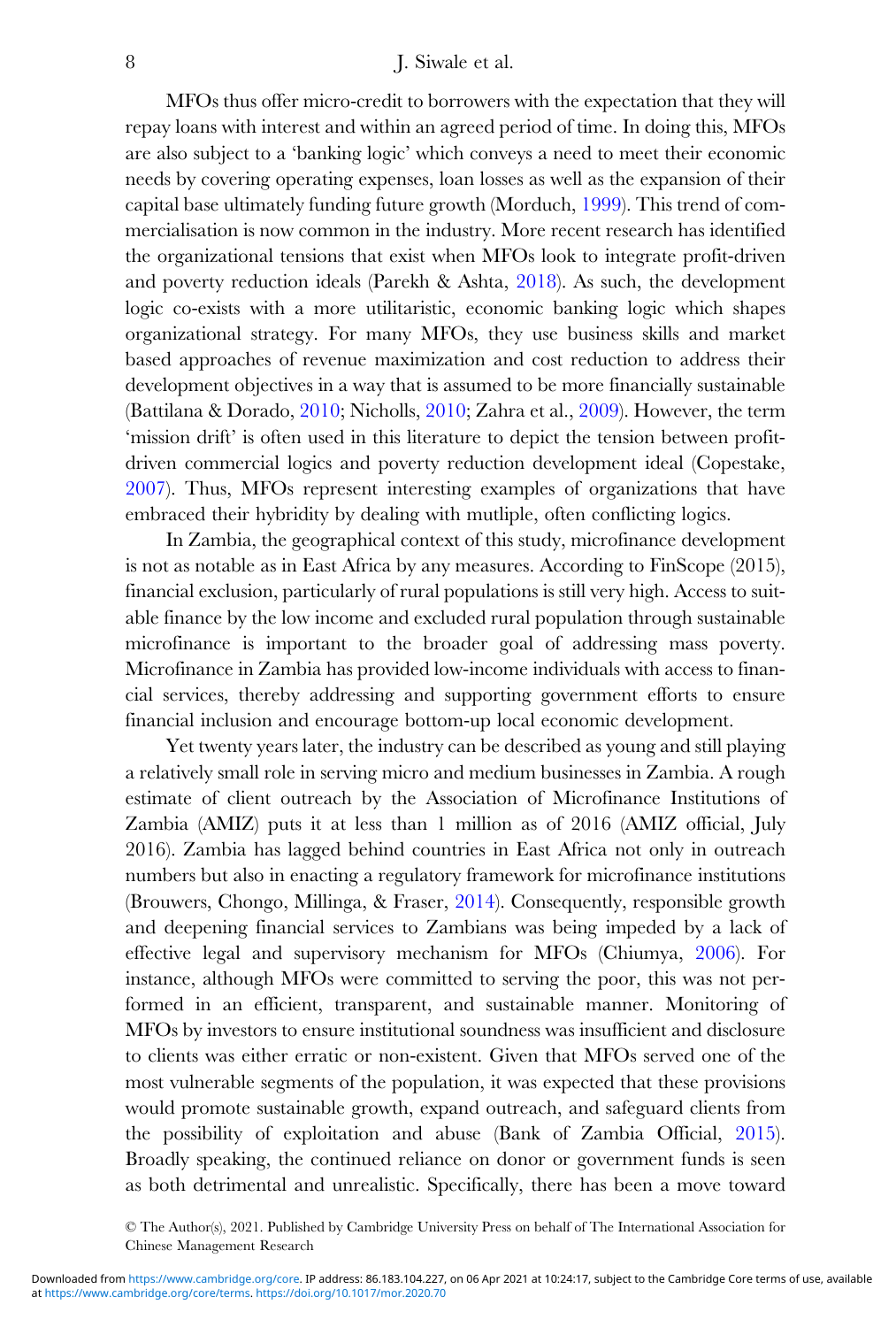sustainable, market-based microfinance by undertaking necessary regulatory reforms and enhancing business environmental conditions.

The trend in developing countries is an increasing number of MFOs changing from charities to profit-seeking business and adopting the status of regulated commercial financial institutions (Brouwers et al., [2014](#page-29-0); Epstein & Yuthas, [2010\)](#page-30-0). To support this change, in 2006, Bank of Zambia (BOZ) introduced the Banking and Financial services (Microfinance) Regulations [2016](#page-29-0) Act that provided a regulatory framework through which credit only MFOs could evolve into limited companies with identifiable shareholders. The Act also paved the way for the formation or transformation of credit only MFOs into Tier I deposit taking MFOs. This institutional transformation process saw some of the large developmental MFOs embark on mobilization of voluntary savings. With the introduction of Microfinance Regulations, BOZ intended to bring MFOs under its regulatory sphere, and more importantly provide a smooth integration of the sector into the mainstream financial sector (Brouwers et al., [2014](#page-29-0); Siwale & Okoye, [2017](#page-32-0)). Interesting to note, though, is the relatively free entry to the industry that came with the 2006 Act. The sector was soon to include several salary-based lenders, also categorised as MFOs.<sup>[[1\]](#page-29-0)</sup> Around 90 percent of the microfinance sector's portfolio is managed by consumption lending MFOs, which are based mainly in the big cities of Lusaka and the Copperbelt (Bank of Zambia, [2014;](#page-29-0) Brouwers et al., [2014](#page-29-0)). As of 2018, there were 34 MFOs licensed by the Bank of Zambia, of which 10 are deposit taking made up of four enterprise and six consumer-payroll lending MFOs (BOZ Annual Report, [2018\)](#page-29-0).

### METHODS

### Data Collection

CETZAM Financial Services PLC, originally under the name Christian Enterprise Trust of Zambia was created in 1995. It was one of Zambia's best-known microfinance institutions due to its strong social mission, rural presence and by targeting the poor, especially women. CETZAM makes an interesting case study because of its successful transformation from an NGO MFO into a for-profit MFO (hybrid organization) in 2006, then deposit taking in 2010 before its collapse in May 2016. First and foremost, we focused on collecting interview data. This took place in July 2015 while CETZAM was still operational but in deep crisis. The second stage of fieldwork took place in July/August 2016; two months after the regulator – Bank of Zambia – had taken possession of CETZAM. The intention was to find out how the leading stakeholders then accounted for its failure. Therefore, over the period (July 2015–August 2016), we conducted 20 in-depth semi-structured interviews with 12 individuals. As eliciting an expert perspective of failure was important, 11 of these research participants in [Table 1](#page-9-0) had been involved with the MFO or the sector for over 10 years, and all could relate to both the field's complex set of

© The Author(s), 2021. Published by Cambridge University Press on behalf of The International Association for Chinese Management Research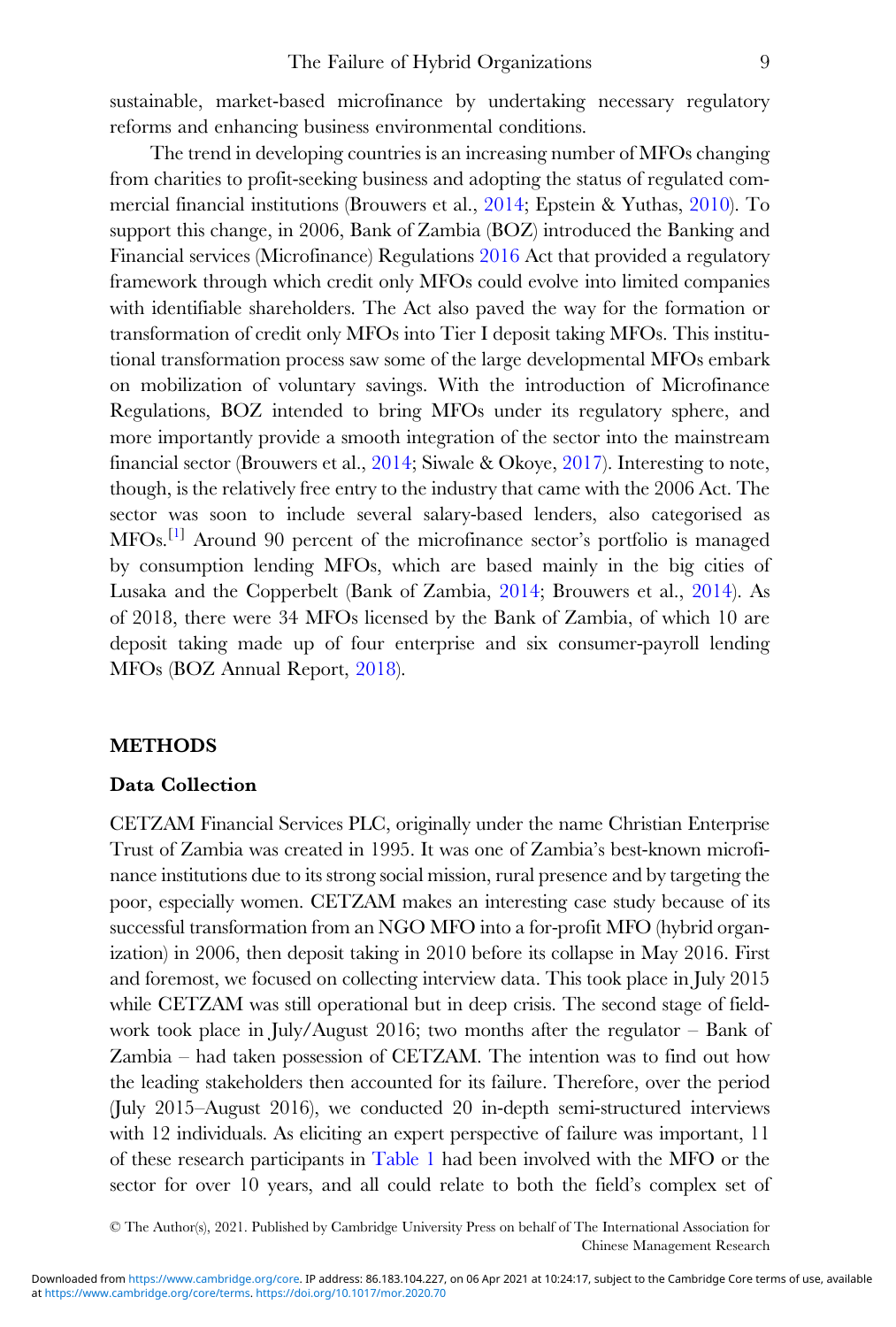| Interviewee    | Position                                                                                    | <i>Frequency interviewed</i>                            |
|----------------|---------------------------------------------------------------------------------------------|---------------------------------------------------------|
|                | Senior officer (I)                                                                          | $(3)$ July 2015, October 2015 (via Skype), July<br>2016 |
| $\overline{2}$ | Senior officer (I)                                                                          | $(2)$ July 2015, August 2016                            |
| 3              | Middle manager (I)                                                                          | $(1)$ July 2015                                         |
| 4              | Middle manager (I)                                                                          | $(1)$ July 2015                                         |
| 5              | Middle manager $(I)$                                                                        | $(1)$ July 2015                                         |
| 6              | Former main shareholder of CTZ (I)                                                          | $(2)$ August 2016, March 2017 (response to              |
|                | External participants to failed MFO                                                         | follow-on questions by email)                           |
|                | Microfinance local expert                                                                   | $(1)$ July 2015                                         |
| 8              | Director-AMIZ (umbrella network body<br>for $MFOs$ )                                        | $(2)$ July 2015, August 2016                            |
| 9              | Microfinance specialist at Bank of Zambia (2) July 2015, July 2016<br>assigned to our study |                                                         |
| 10             | CEO of one of the leading MFOs                                                              | $(2)$ July 2015, August 2016                            |
| 11             | Head of credit of a non-deposit taking MFO (2) July 2015, August 2016                       |                                                         |
| 12             | Acting CEO of a deposit taking MFO                                                          | $(1)$ July 2016                                         |

<span id="page-9-0"></span>Table 1. Research Participants

Note: (I) denotes an internal participant drawn from CETZAM

logics and dynamics. In addition, all senior managers had been actively involved in managing CETZAM up to the year it collapsed. Out of 12 interviewees, seven were interviewed at least twice (see Table 1). Because it was important to get a bigger picture of the state of the local microfinance sector, interviewees 7, 8, 9, 10, 11, and 12, were external to CETZAM. It was particularly important to elicit the 'multiplicities' of the failure situation following Mellahi and Wilkinson's [\(2004\)](#page-31-0) guidance, to take care not to obscure any emerging differences between how leading stakeholders later accounted for it, although some resisted doing so.

Questions with informants from CETZAM normally started with their general impression and observation of the institution's niche in extending financial services to microenterprises and the poor, then proceeded to identify the most important events they believed accounted for its failure. As previously outlined, we adopt a 'legitimacy-as-process' perspective (Suddaby et al., [2017](#page-32-0)) which brings a broad view to our attention where legitimation is viewed as an interaction between multiple organizations and individuals. Thus, our data collection did not imply that the organization had achieved legitimacy with various stakeholders but that their strategies and decision-making reflected efforts to do so. Interviews with external informants started with what they thought about the regulatory environment, interest rate caps and how it had affected the sector or performance of their MFOs. In reflecting on capping of interest rates and its effect, the discussion would then naturally lead into CETZAM's fate. Typically, interviews lasted between forty-five minutes and two hours, mainly conducted face-to-face and audio-recorded, unless the interviewer objected to audio recording. All but two interviewees were recorded and subsequently transcribed after the researcher completed the fieldwork.

<sup>©</sup> The Author(s), 2021. Published by Cambridge University Press on behalf of The International Association for Chinese Management Research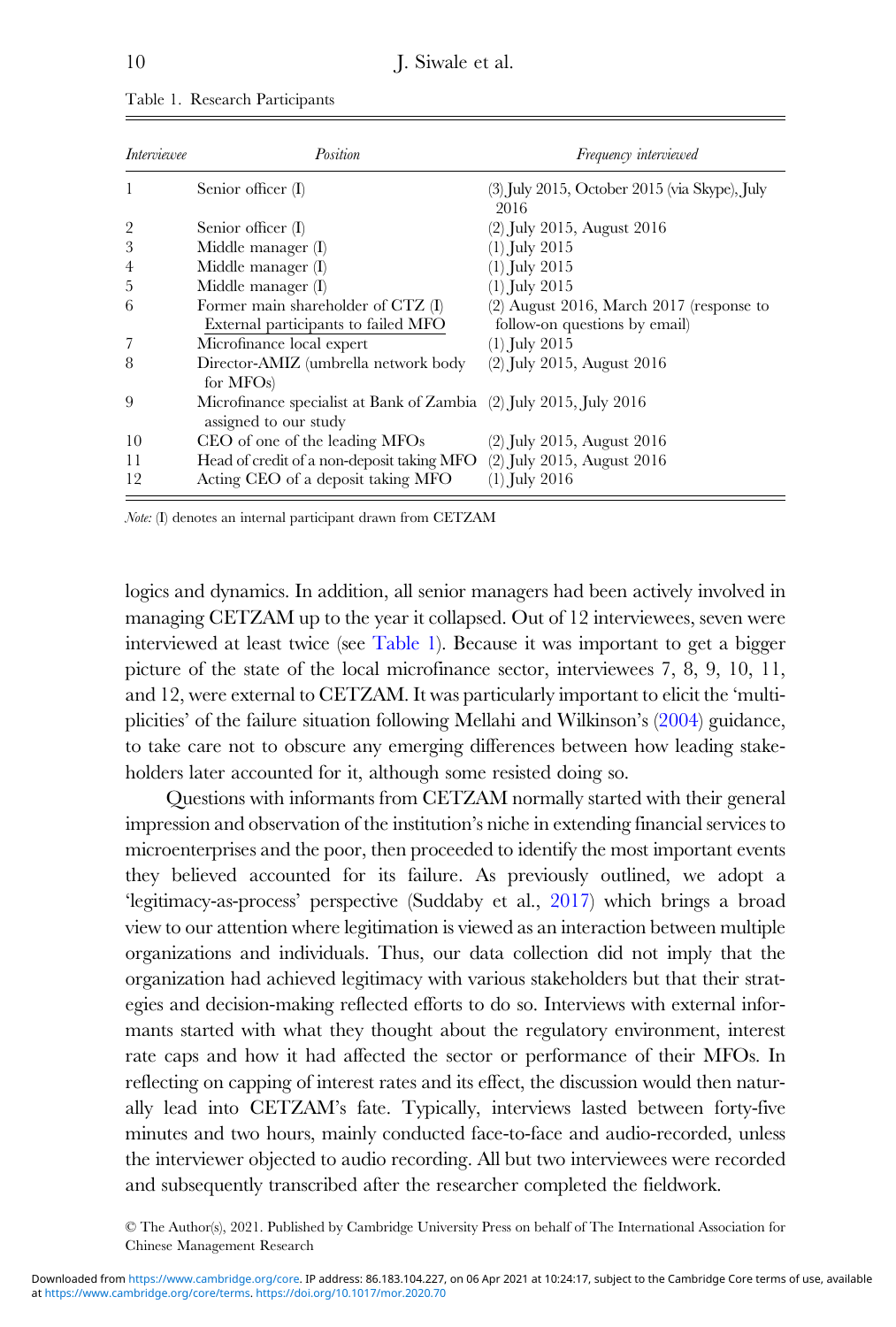Second, we focused on the construction of a timeline from the events described by respondents and informant validation. We developed a detailed narrative, and utilised data collected at different points in the organization's life, with a particular focus on 'critical events' within the timeline of the process – those instances that are salient, important or essential and require unusual attention from which inferences can be made (Morgeson, Mitchell, & Liu, [2015](#page-32-0)). By focusing on these clearly observable events, we balance the necessary time ordering of such events against the notion that certain events and their outcomes are subjectively attributed as meaningful and relevant to organizational actors in a multitude of ways (Suddaby, [2010\)](#page-32-0) e.g., a firm attributing performance to external conditions rather than their own managerial issues. At this point in the process, secondary data were particularly critical in reconstructing and discussing historical events thus reducing bias. Secondary sources such as newspapers, Bank of Zambia's annual reports on the sector's performance and CETZAM's [2013](#page-30-0) annual report were examined to aid the analysis. This diversity of data from various sources allowed triangulation of our explanation and facilitated a deeper understanding of the organizational setting.

### Data Analysis

In terms of analysis, we focused on the identification of emergent themes through abductive data analysis (Gioia, Corley, & Hamilton, [2013;](#page-30-0) Tavory & Timmermans, [2014\)](#page-32-0). Abductive analysis involves iterating between data and extant theory in order to theorize about the case organization and explain key patterns and events. The abductive analysis process involves the interplay between grounded inductive (data) insights and deductive theoretical ideas (e.g., Muñoz & Kimmitt, [2019\)](#page-32-0). This approach is particularly important when attempting to understand emerging constructs or relationships such as the interplay between hybrid organizations, legitimation and failure in this article (Timmermans & Tavory, [2012\)](#page-32-0).

In the first part of this analytical process, we focused on the transcribed narratives and key events in order to identify the most relevant events for the timeline (Miles & Huberman, [1994](#page-32-0)). In order to make sense of this process story, we adopted a temporal bracketing strategy to our analysis (Langley, [1999](#page-31-0)). As such, we were able to identify key periods in the process of failure related to logic emergence and decision-making i.e., notable changes in organizing principles, informal rules of action and interaction that guide this field (Thornton & Ocasio, [1999\)](#page-32-0). This involved identifying critical sources of progression within the timelines where the process seemed to be entering a new phase of development (Langley et al., [2013\)](#page-31-0). This temporal decompisition was identified when obvious changes became apparent in logics that the organization was responding to e.g. the shift to commercialise the MFO sector through new legislation with a clear banking logic embedded within it.

<sup>©</sup> The Author(s), 2021. Published by Cambridge University Press on behalf of The International Association for Chinese Management Research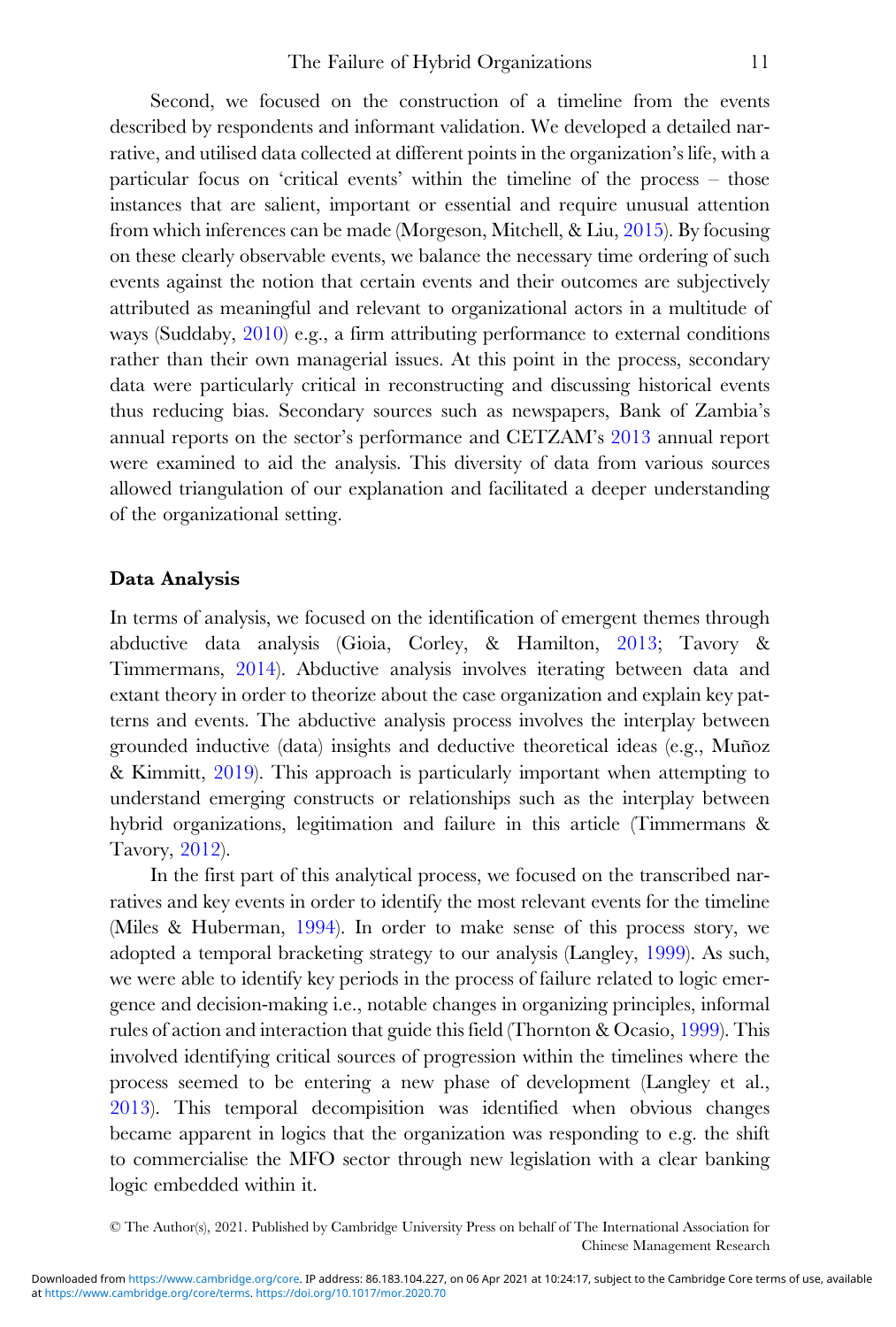# 12 J. Siwale et al.



Figure 1. Data structure

We were then able to focus on understanding the key legitimations strategies that related to the emerging hybridity. Such a temporal decompisition improves the robustness of process theorising by improving the accuracy of interpretation (Langley, [1999\)](#page-31-0). Simultaneously, this first part of the analytical process was to identify salient emerging themes within these temporal brackets in an inductive manner. The second part of this type of abductive analysis involved moving between our inductive insights and extant theory. In particular, we utilised Besharov and Smith's ([2014\)](#page-29-0) notion of logic compatibility and centrality to understand where and when the environment was becoming more institutionally complex, how it was having an impact on the MFO (internally) and the subsequent legitimation strategies (externally-oriented) required in response. Compatibility draws our attention to how the direction of the hybrid is being accepted internally, whilst centrality draws our attention to externally oriented mission and strategy decisions that have resource and reputational implications. This structure is reflected in Figure 1.

The literature on hybridity, legitimacy and microfinance was used to guide the stepwise abductive analysis that can be found in [Table 2](#page-12-0), highlighting the inductive and subsequent deductive development across existing theory (Gioia et al., [2013](#page-30-0)) i.e., reflecting on and making decisions regarding our coding structure through this existing literature. Given the temporal bracketing strategy in the research, we were then able to represent our data structure through a process model which depicts the three phases identified in hybrid organizing failure. [Figure 2](#page-15-0) represents the internal and external aspects previously discussed which

<sup>©</sup> The Author(s), 2021. Published by Cambridge University Press on behalf of The International Association for Chinese Management Research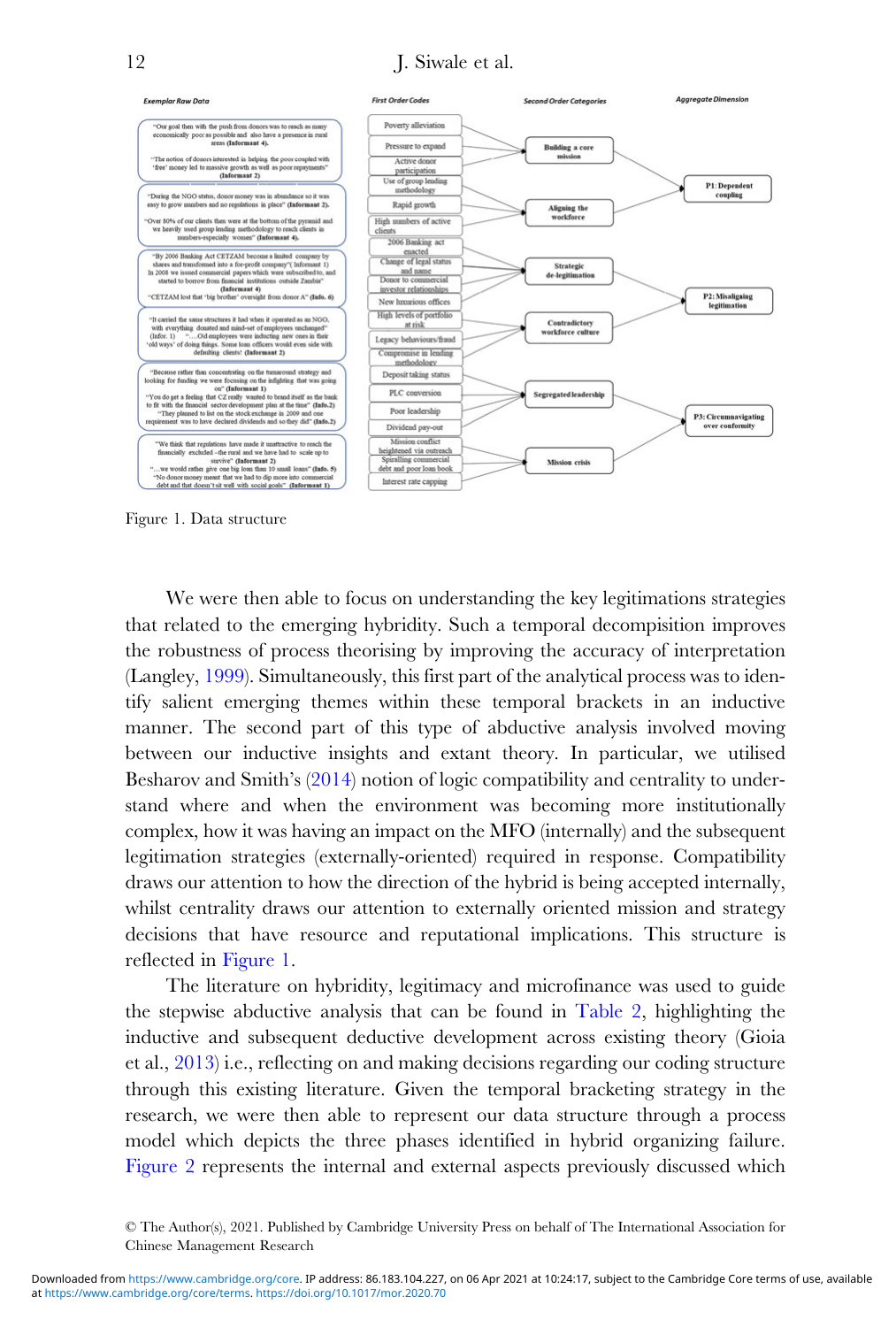# Table 2. Abductive analysis

 $\bullet$ 

÷

| FIRST ORDER CODE                                                                                                                                                                                                            | $DESCRIPTIONAND \Rightarrow SITUATIONAL FIT$                                                                                                                                                                                                                                               | <b>DEDUCTIVE INSIGHTS</b>                                                                                                                                                                                                                                                                                                                                                                                                                                                                                                                                                                                       | <b>AGGREGATE</b><br>CATEGORY |
|-----------------------------------------------------------------------------------------------------------------------------------------------------------------------------------------------------------------------------|--------------------------------------------------------------------------------------------------------------------------------------------------------------------------------------------------------------------------------------------------------------------------------------------|-----------------------------------------------------------------------------------------------------------------------------------------------------------------------------------------------------------------------------------------------------------------------------------------------------------------------------------------------------------------------------------------------------------------------------------------------------------------------------------------------------------------------------------------------------------------------------------------------------------------|------------------------------|
| • Poverty alleviation<br>• External pressure to expand<br>• Active donor participation<br>• Use of group lending<br>methodology<br>• Rapid growth<br>• High numbers of active clients                                       | <b>Building a core mission</b><br>$\Rightarrow$ The organization has a core focus on<br>achieving its social mission.<br>Aligning the workforce<br>$\Rightarrow$ The workforce and leadership are<br>aligned in the core goals of the<br>organization                                      | Sector pressures of MFO expansion (Dixon et al., 2006)<br>NGO MFOs prone to risky decisions (Galema et al.,<br>2012)<br>NGO 'world order' (Fowler, 2000)<br>MFOs established to tackle poverty through entrepre-<br>neurship (Khavul et al., 2013)<br>Low centrality and high compatibility produce harmo-<br>nious organizations (Besharov and Smith, 2014)<br>Logics created between organizations and beneficiaries<br>(Venkataraman et al. 2016)                                                                                                                                                            | Dependent coupling           |
| • 2006 Banking Act<br>• Change of legal status<br>• Donor to commercial investor<br>relationships<br>• New luxurious offices<br>• High levels of PAR<br>• Legacy behaviours/fraud<br>• Compromise in lending<br>methodology | Strategic de-legitimation<br>$\Rightarrow$ The organization de-legitimizes from<br>key field members and aligns with new<br>field logics<br>Contradictory workforce culture<br>$\Rightarrow$ The workforce and leadership are mis-<br>aligned in the core goals and of the<br>organization | Importance of funder oversight and environment<br>(Christen et al., $2003$ )<br>Market principles dominate NGO behaviour (Lewis,<br>2017<br>Banking logic displaces development (Kent and Dacin,<br>2013)<br>Taking actions to endorse environments and audiences in<br>emerging logic (Pache and Santos, 2013)<br>Retain structure and be flexible to external demands<br>(Smith and Besharov, 2019)<br>Shareholder model designed to improve financial sus-<br>tainability and outreach (Mersland and Strøm, 2008)<br>Organization's symbolically de-couple from old audi-<br>ences (Überbacher et al., 2015) | Misaligning legitimation     |

<span id="page-12-0"></span>at [https://www.cambridge.org/core/terms.](https://www.cambridge.org/core/terms) <https://doi.org/10.1017/mor.2020.70>

© The Author(s), 2021. Published by Cambridge University Press on behalf of The International Association for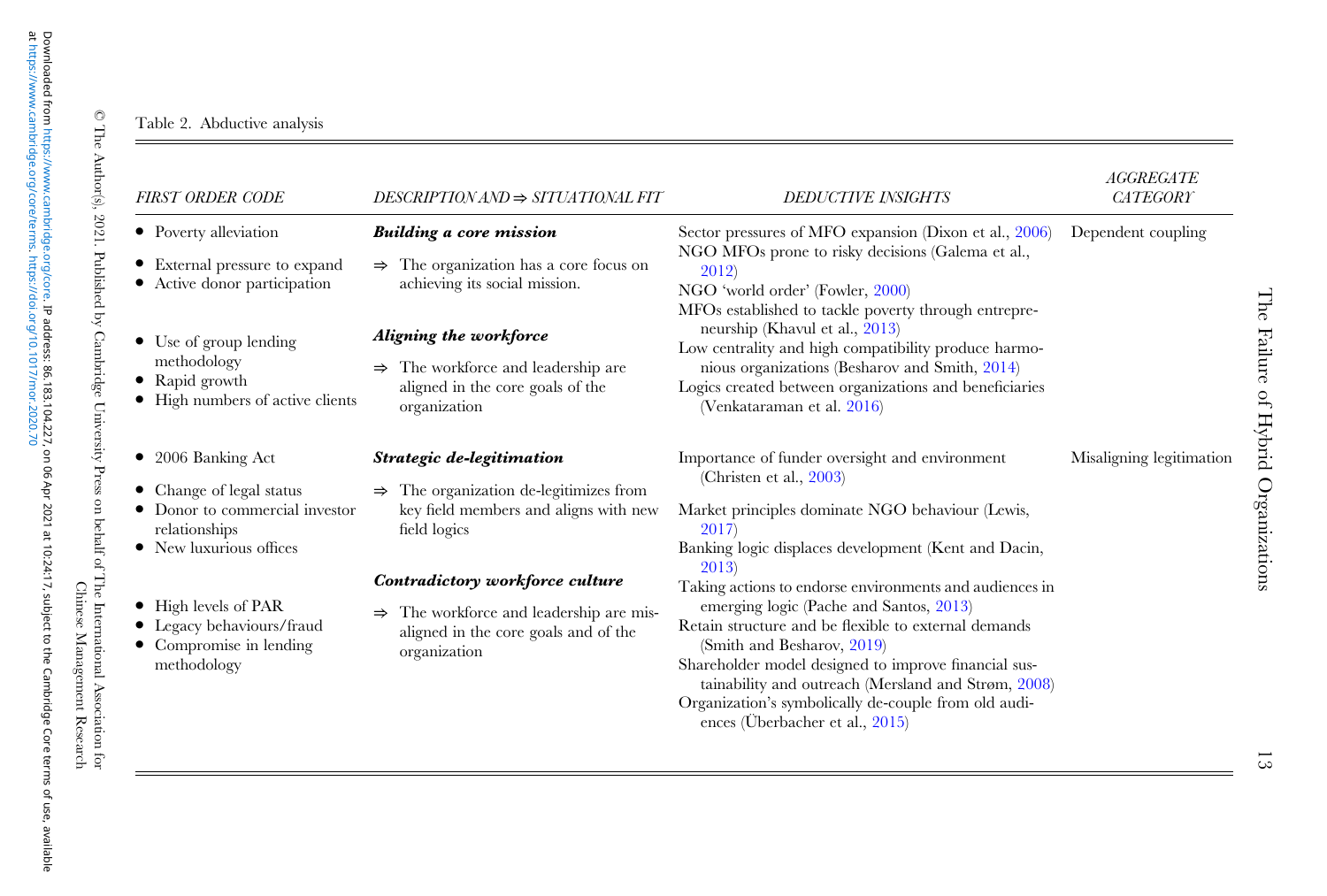at [https://www.cambridge.org/core/terms.](https://www.cambridge.org/core/terms) <https://doi.org/10.1017/mor.2020.70>

© The Author(s), 2021. Published by Cambridge University Press on behalf of The International Association for

#### Table 2. Continued

| <b>FIRST ORDER CODE</b>                                                                | $DESCRIPTIONAND \Rightarrow SITUATIONAL FIT$                                                                 | <b>DEDUCTIVE INSIGHTS</b>                                                                                                                                                                                                                                                                                                                            | AGGREGATE<br><b>CATEGORY</b>        |
|----------------------------------------------------------------------------------------|--------------------------------------------------------------------------------------------------------------|------------------------------------------------------------------------------------------------------------------------------------------------------------------------------------------------------------------------------------------------------------------------------------------------------------------------------------------------------|-------------------------------------|
| • Deposit taking status<br>implementation                                              | Segregated leadership<br>The leaders of the organization unable<br>$\Rightarrow$                             | Leaders in hybrids attempt to integrate logics (Battilana<br>and Dorado, $2010$                                                                                                                                                                                                                                                                      | Circumnavigating over<br>conformity |
| • PLC conversion<br>• Poor leadership<br>• Dividend payout                             | to integrate multiple logics.<br><b>Mission crisis</b>                                                       | Members reject strategies that are inconsistent with<br>history, tradition, and identity (Humphreys and<br>Brown, $2002$ )                                                                                                                                                                                                                           |                                     |
| • Limited outreach<br>• Debt spiraling & defaulting<br>$\bullet$ Interest rate capping | The organization has lost focus on<br>$\Rightarrow$<br>achieving either it's social or financial<br>mission. | Regulatory logics effects resource access (Khavul et al.,<br>2013)<br>Lack of agency and inability to blend logics (Currie and<br>Spyridonidis, 2016)<br>Tension between founder and 'insider' shareholders<br>(Hartarska and Mersland, 2012)<br>High centrality and low compatibility produce contested<br>organizations (Besharov and Smith, 2014) |                                     |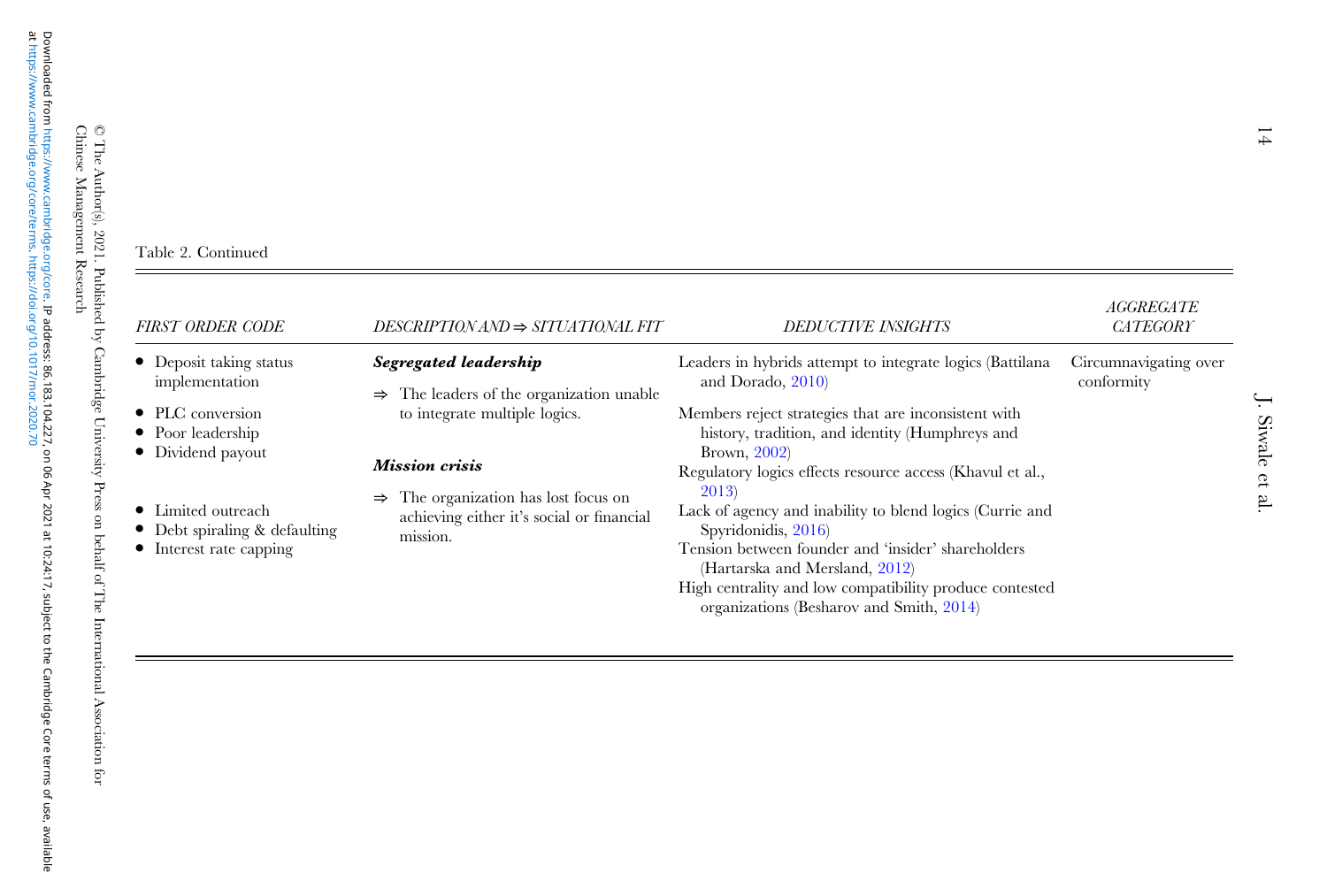appear tightly coupled at the beginning and gradually pull further apart through organizational decline.

# RESULTS

Based on the analysis, we deduce three unique phases, which capture events, action and processes leading to the failure of the organization. In this findings section, we present the story of MFO failure and present each phase by showcasing codes associated with the strategic legitimation responses to emergent logics. As previously articulated, the results follow the structure of the interplay between internal and external aspects of the organization as they try to sustain and develop their new hybrid form. As depicted in [Figure 2](#page-15-0), the three phases highlight initial tight 'coupling' when the organization is in relatively harmonious times and internally coherent. The model depicts how these internal and external elements get pulled apart through ill-conceived legitimation strategies.

# Phase 1: Dependent Coupling

In the first phase, we highlight what we label as dependent coupling which showcases the alignment between the internal values of the organization and how these were 'coupled' with the expectations of other key stakeholders, something which ultimately elicited a dependency upon those field-level stakeholders. Whilst the term 'coupling' refers to the degree of alignment with a targeted environment (Überbacher et al., [2015\)](#page-33-0), we identify how this coupling produced a dependency on stakeholders within that environment. This 'coupling' of building a core mission and aligning the workforce aimed to legitimise the MFO in its initial years as they worked towards the stakeholders' (donors) and organization's core mission of poverty alleviation. In [Figure 2,](#page-15-0) the thick arrow depicts this coupling as producing relative organizational harmony with internal and externally oriented features being synchronized.

Building a core mission. At the founding of the organization, the logic of development and poverty reduction was the focus of the microfinance industry, guiding the legitimation practices of the MFO around its core mission. At this stage, the tensions that come with hybridity were non-existent as the MFO was mainly guided by this social need to reduce poverty through microfinance services. When it was founded it had an expressly strong vision to fulfil a social agenda driven by Christian principles to transform the lives of the poor by providing opportunities to create employment and generate income through credit and training services (Dixon, Ritchie, & Siwale, [2007\)](#page-30-0). This reflected the values of its founder members who sought to use the Christian biblical framework to shape a threefold (economic, social, and spiritual) transformational development. Talking to one of the founder members in 2016 and in a follow-up email in February 2017, it was pointed out that:

<sup>©</sup> The Author(s), 2021. Published by Cambridge University Press on behalf of The International Association for Chinese Management Research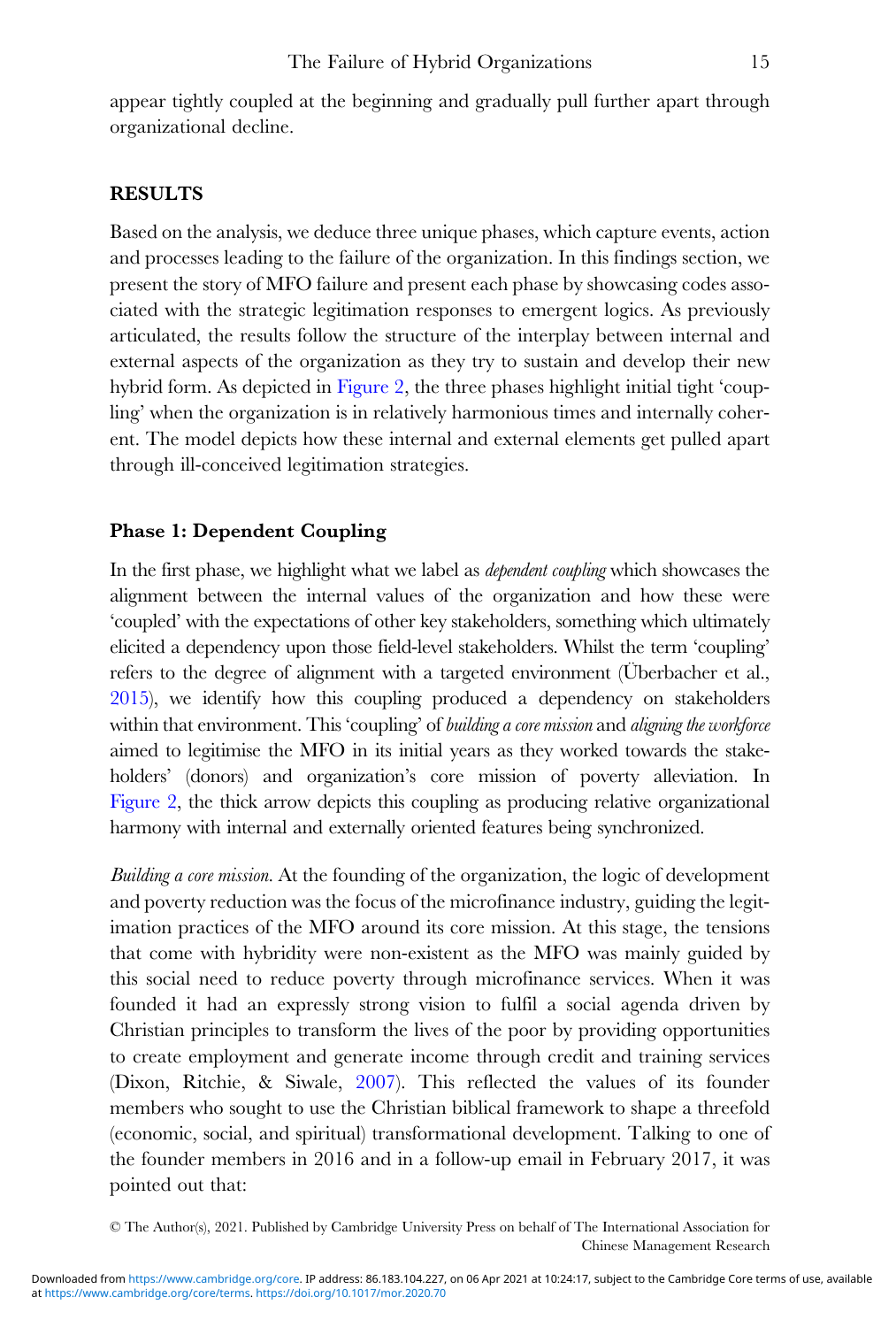<span id="page-15-0"></span>

Figure 2. Process model of hybrid organization's failure

We really started as a private enterprise with corporate ideals embracing social concerns that would be transformative. I, and some other people invested personal money before donors came on board. Our vision was to serve poor communities by providing access to credit to finance and grow their microenterprise…. [but] CETZAM was not a donor agenda at all, but that its social focus appealed to donors who were ready to partner and give financial support to drive the poverty agenda. (Informant 6)

The original founders had poverty alleviation as their main goal, which conformed to development oriented international organisations like the Department for International Development, UK, and led to CETZAM transforming into a nongovernment organisation (NGO). This clear social mission was key in the legitimation attempts by CETZAM to these active stakeholders (donors), who at the time defined and shaped the local and international microfinance industry. To stay true to its internal ideals of meeting the needs of micro-entrepreneurs at the base of the pyramid, the traditional group-based lending methodology was deemed appropriate for rapid outreach to low-income entrepreneurs. Thus, building a core mission refers to how the MFO communicated itself to these external stakeholders to gain their acceptance.

In 1998, the UK's Department for International Development, in partnership with international organization 'A' (anonymised), released funds through 'A' to manage CETZAM and the supporting donor had even earmarked it for massive growth to serve as a model for a registered national bank by 2005 (Dixon, Ritchie, & Siwale, [2006](#page-30-0)). As an MFO with NGO status and backed by abundant donor funds, its legitimacy and authenticity were 'given' and became a platform for its rapid growth. For example, Dixon et al. [\(2007](#page-30-0)) note that, its branch network had grown to 12 in less than five years and by end of 2002, it could boast over 16,000

<sup>©</sup> The Author(s), 2021. Published by Cambridge University Press on behalf of The International Association for Chinese Management Research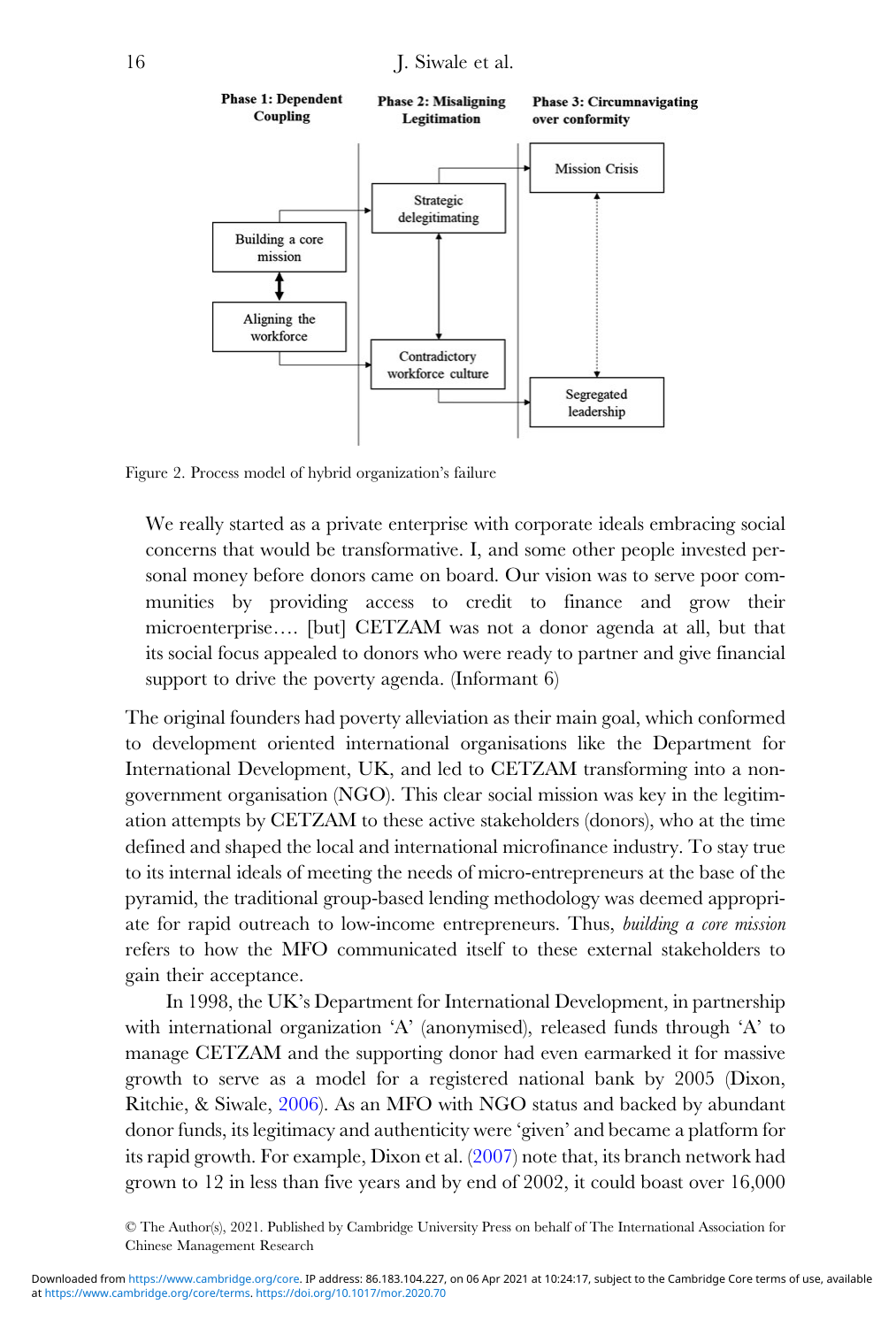active clients, up from 9,390 in 2000. By local standards, CETZAM was regarded a market leader and enjoyed great success as measured by client numbers, branch networks and impressive repayment rates (Copestake, [2002](#page-30-0)). It is here that the development logic of poverty reduction is at its most apparent and largely uncontested in the institutional field. This is reflected in CETZAM's legitimation practices, through their core mission and growth strategy.

Aligning the workforce. In response, the organisation's funders, the institution together with loan officers focused on massive outreach in terms of the poor accessing loans. Whilst building a core mission refers to how the MFO communicated its core vision to donors, aligning the workforce refers to how that external donor relationship shaped the activities of members of the MFO. For CETZAM to operationalise its core mission, field level employees (loan officers), managers as well as donors' actions were all aligned to this logic of poverty reduction. This was consistent with the bigger goal of fighting poverty and not so much with institutional financial sustainability. But, within CETZAM, there was pressure to expand their operations to satisfy the expectations of donors and therefore ensure that future access to funds could be secured. Thus, organisational practices developed internally to meet the needs and desires of donor funding as a means to securing CETZAM's financial future. To achieve that, one informant in hindsight noted that:

Group lending then, for CETZAM as an NGO contributed 80% to the loan portfolio size. This lending methodology was intended to target the poorest of the economically active-mainly women as per donor preference then of supporting women rather than men in fighting poverty through microenterprises. So, loan officers mainly followed women marketeers to facilitate microloans and meet agreed client targets. (Informant 4)

Another added:

Internally the organisation set targets for its loan officers that focused on repayment performance, a key variable for donors that were funding us at the time. (Informant 1)

Given the relationship between CETZAM and funders, this demonstrates how it shaped the day-to-day role of organizational members. Donors funding CETZAM pushed loan officers to focus on loan repayment, as opposed to a more tailored personal relationship that involves officers providing additional support to low-income entrepreneurs. This was also entirely focused on female entrepreneurs rather than a broader range of individuals experiencing income poverty.

This influential donor role appears to be because of CETZAM's financial dependence on donor funding, as articulated below:

So CETZAM's performance as an NGO had been fluctuating and each time the company went down, it was because of a poor loan book. When the loan book

<sup>©</sup> The Author(s), 2021. Published by Cambridge University Press on behalf of The International Association for Chinese Management Research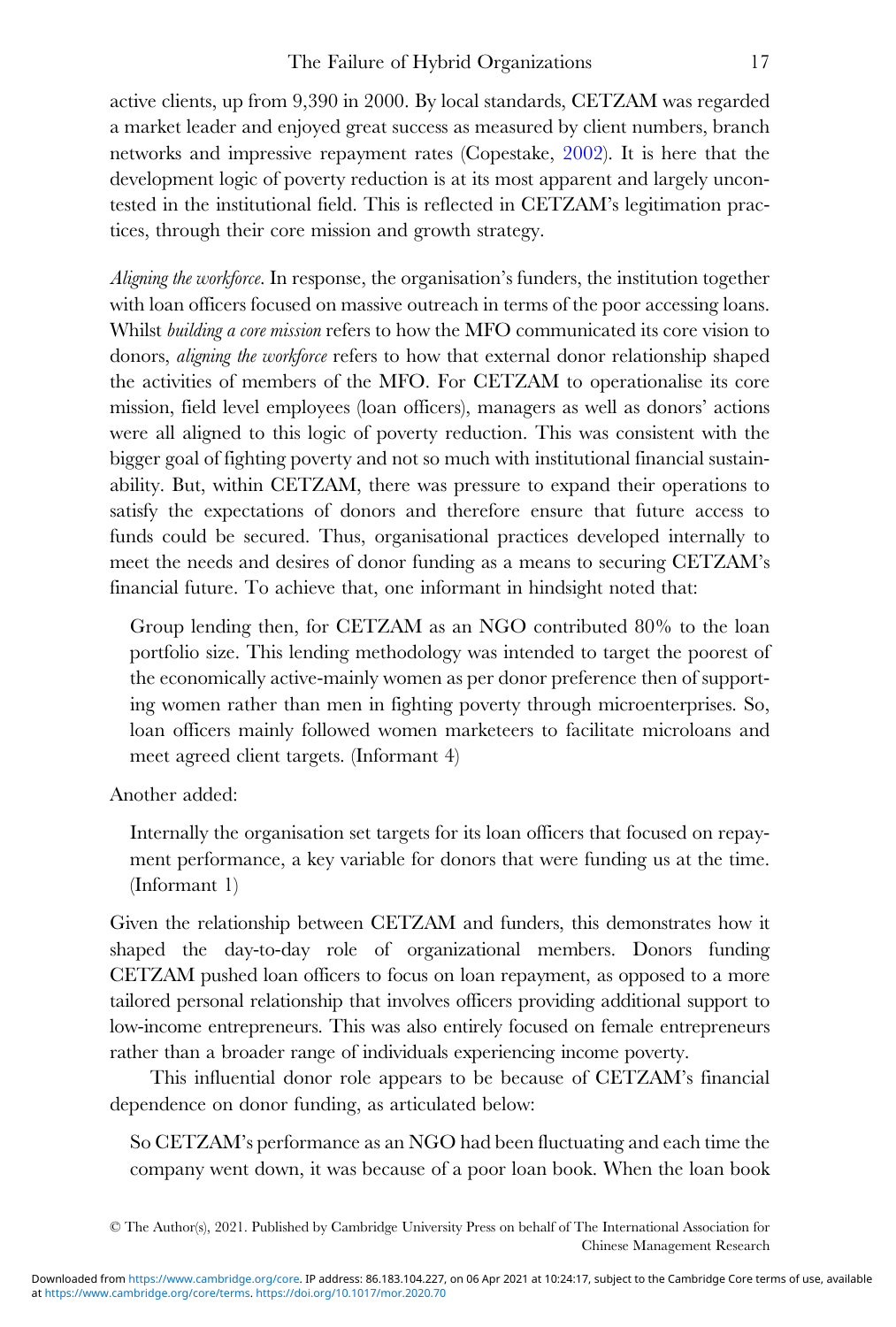got bad, we would receive funding from donors and go back up again and even forget about the bad loans we had not collected. Therefore, it became a cycle; go down on account of bad loans, get donor funding and get back up again! This is how it was when it operated as an NGO. (Informant 2)

This 'cycle' is encapsulated in our code *aligning the workforce* which implies that donors had a powerful influence over decision-making within the MFO, shaping the practices of loan officers who were simultaneously focused on massive outreach and reducing the risk of the portfolio by increasing repayment rates. This cycle was then complete when donors continued to fund the organization despite poor financial performance, insisting on a further set of conditions for this finance. Thus, the influence of donors, to whom legitimacy was important for the MFO, was to align their needs with the activities of the workforce (loan officers, branch managers, senior management).

Thus, we label the first phase of the process as *dependent coupling*. Through *build*ing a core mission the MFO communicated the values and intentions of the organizations to key stakeholders (donors). But through *aligning the workforce*, we see how that particular external relationship shaped some key organizational activities. Whilst 'coupling' is a relevant strategy for gaining acceptance from such key stakeholders, the extent to which these stakeholders had an impact on organizational life engendered a dependency. This points to an old 'world order' (Fowler, [2000\)](#page-30-0) within international development which had a principal focus on beneficiaries, poverty reduction and the role of donor partners (Venkataraman, Vermeulen, Raaijmakers, & Mair, [2016](#page-33-0)). This was consistent with the strategic decisionmaking of the MFO at that time as they responded by rapid scaling that defied natural 'organic' growth supported by internal controls. Consequently, the workforce (loan officers and branch managers) were tasked with increasing outreach to as many entrepreneurs as possible under the premise that improving access to financial services was critical to poverty reduction, irrespective of the outcome. Ultimately, the coupling associated with their legitimation engendered a dependency on those donors for whom they financially relied.

# Phase 2: Misaligning Legitimation

In the second phase, we highlight what we label as *misaligning legitimation* which comprises of strategic de-legitimation and a contradictory workforce culture. Where new logics have now emerged within the field, this phase emphasises how the MFO 'decoupled' themselves from previously crucial donor relationships to align itself with the behaviour of for-profit entities like commercial banks under the new banking logic (strategic de-legitimation), ultimately undermining their ability to function effectively. The 'misalignment' occurs through the de-legitimation of previously vital relationships and focus on a new commercial path under the banking logic to gain legitimacy from commercial investors, this led to the emergence of a workforce culture no longer befitting of its new organizational form.

<sup>©</sup> The Author(s), 2021. Published by Cambridge University Press on behalf of The International Association for Chinese Management Research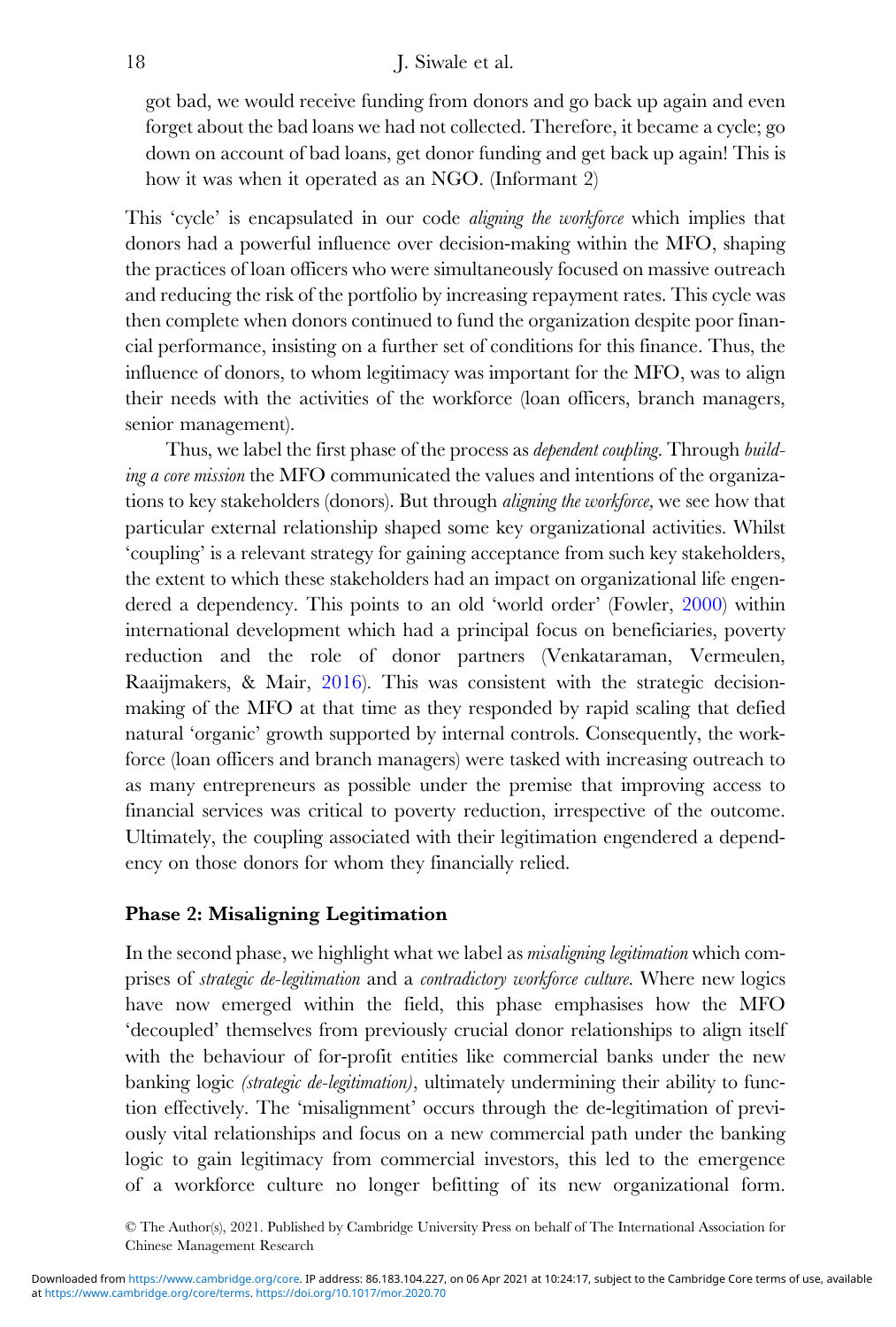The emerging tension with the hybrid organization is depicted by the thinner arrow in [Figure 2](#page-15-0) which shows initial internal and external oriented elements beginning to pull apart and become incongruent.

Strategic de-legitimation. The first phase for CETZAM ended with the introduction of the 2006 Banking and Financial Services (Microfinance) Regulation Act. The new act fell under the conventional field of finance introducing a new logic based on profit maximization allowing NGO MFOs to transform into shareholding companies and become licensed with the Central Bank for supervision purposes. Based on this Act, CETZAM moved to a shareholder ownership structure and later became subject to regulations by Bank of Zambia, the national financial regulator. This represented the first major piece of institutional work in the industry – the introduction of a banking logic into a sector previously dominated by the development logic, with donors as its main stakeholders. To adapt to the new environment 'CETZAM Opportunity' became 'CETZAM Financial Services Ltd', reflecting the redefined logics in the institutional field. This change effectively necessitated that CETZAM turn into a hybrid organisation, meaning that legitimation efforts needed to be tailored to a new audience: commercial investors. Thus, as CETZAM evolved into a for-profit private company (while holding on to its social mission), it was confronted with a new identity and approach to organizing that advanced a view of poverty reduction occurring through growing sustainable 'for-profit' organizations. Thus, a core focus on poverty reduction was under threat and in practice, CETZAM started drifting towards the new commercialised banking logic at the expense of its founding ideals.

In responding to the 2006 Act, the trustees of CETZAM as an NGO became shareholders of the 'new' private for-profit company and set in motion decisions that aimed at de-legitimising from the donor relationships which were so crucial to accessing resources in Phase 1. However, the actors (management, shareholders and the board) were rather quick in 'adapting to fit' (Suddaby et al., [2017\)](#page-32-0) with the banking logic. For example, soon after converting to a private company, decisions were taken to move their head office to expensive luxurious office buildings, they applied for a deposit taking license with Bank of Zambia and worked on a complete cut with donors with regards to shareholding and initiated financial relationships with commercial investors. In each of these actions, informants made the following observations:

After converting to a private company, we moved our head office. But all these moves led to increased fixed costs- that were not necessary. For example, CETZAM occupied two and half floors of Mukuba House at a very high cost as this was a high-class building. But you see, head office doesn't generate money, so money from branches was being used to sustain luxury offices! (Informant 3)

In 2008 CETZAM applied to be deposit taking and this created excitement and the thinking was that, we will be a bank and thereafter all will be plain selling. I think it was a mistaken belief that it was going to be rosy and easy. (Informant 2)

<sup>©</sup> The Author(s), 2021. Published by Cambridge University Press on behalf of The International Association for Chinese Management Research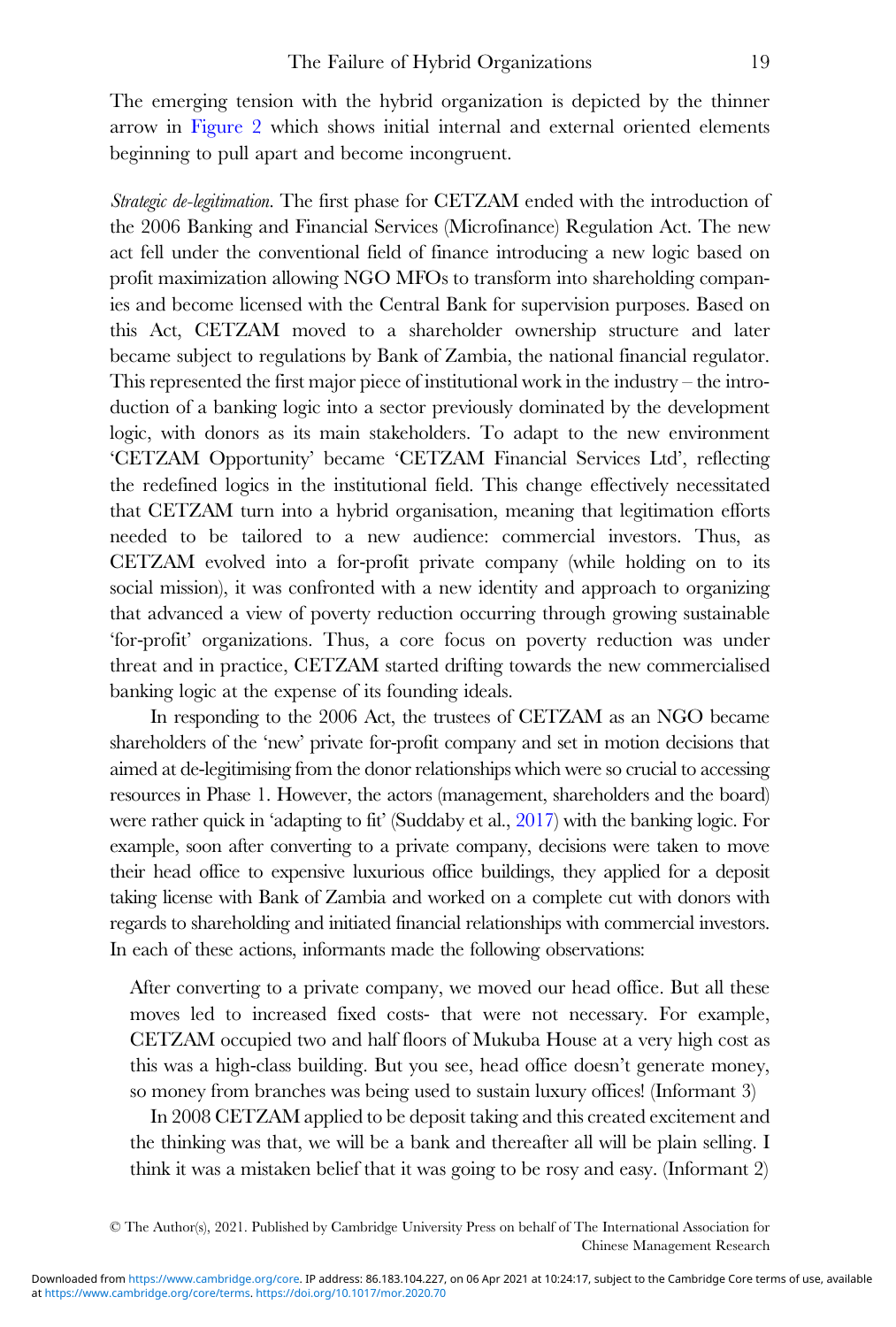Another added:

We were affiliated to donor A and at some point, they even offered to take over CETZAM by buying out the same trustees who had become shareholders, but shareholders didn't allow that to happen. They shot the offer down. (Informant 1)

So, when it came to funding operations and loan book CETZAM decided to contract short term commercial debt until the time it could attempt to raise capital from the stock exchange. For example, in 2008 CETZAM issued commercial papers which were subscribed to, and also initiated borrowing from commercial financial institutions outside Zambia such X and Y. Consequently, we contracted huge debts with several commercial lenders. (Informant 2)

The main requirement of the 2006 Act was that NGO MFOs become share holding companies with most shareholders being local. To apply for a deposit taking license was not required under the new regulations. Indeed, one external informant wondered why CETZAM rushed into it:

I think the regulations have been quite flexible in the sense that it was not compulsory to be deposit taking and was left open as to which tier an MFI could apply for. Each MFI had an option. (Informant 10)

As for complying with shareholding requirements, again CETZAM is said to have missed an opportunity to consider the implications of its hasty decision to decouple itself completely from donors that had been very active in shaping and funding its activities under the development logic. To re-emphasise the implications of delegitimising with donors, one CETZAM shareholder stated:

the relationship with donor A was broken and CETZAM lost that "big brother" oversight. Somewhere along the line, A was no longer in the picture. The withdrawal of that supervision and financial support had huge consequences on the viability of CETZAM's business. (Informant 6)

Here we see how the environment for the MFO has changed, bringing with it new legitimation dilemmas as they tried to seek new pathways to financial performance beyond their prior reliance on influential donors. But new investor relationships were purely profit driven and the important organizational oversight from donors was lost, detrimental to the organization. Thus, the data highlight the *stra*tegic de-legitimation of the MFO – an effort to decouple themselves from previously influential stakeholders (donors) and to mimic the behaviour of commercial banks (e.g., luxurious offices, deposit taking) to legitimise themselves and align with a new audience: commercial investors. We describe this as strategic to demonstrate the deliberate nature of the MFOs direction.

Contradictory workforce culture. The gradual decline of the poverty reduction ethos and decoupling from donors created inevitable internal tensions with respect to how far CETZAM would remain true to its original social mission. Consequently, the

<sup>©</sup> The Author(s), 2021. Published by Cambridge University Press on behalf of The International Association for Chinese Management Research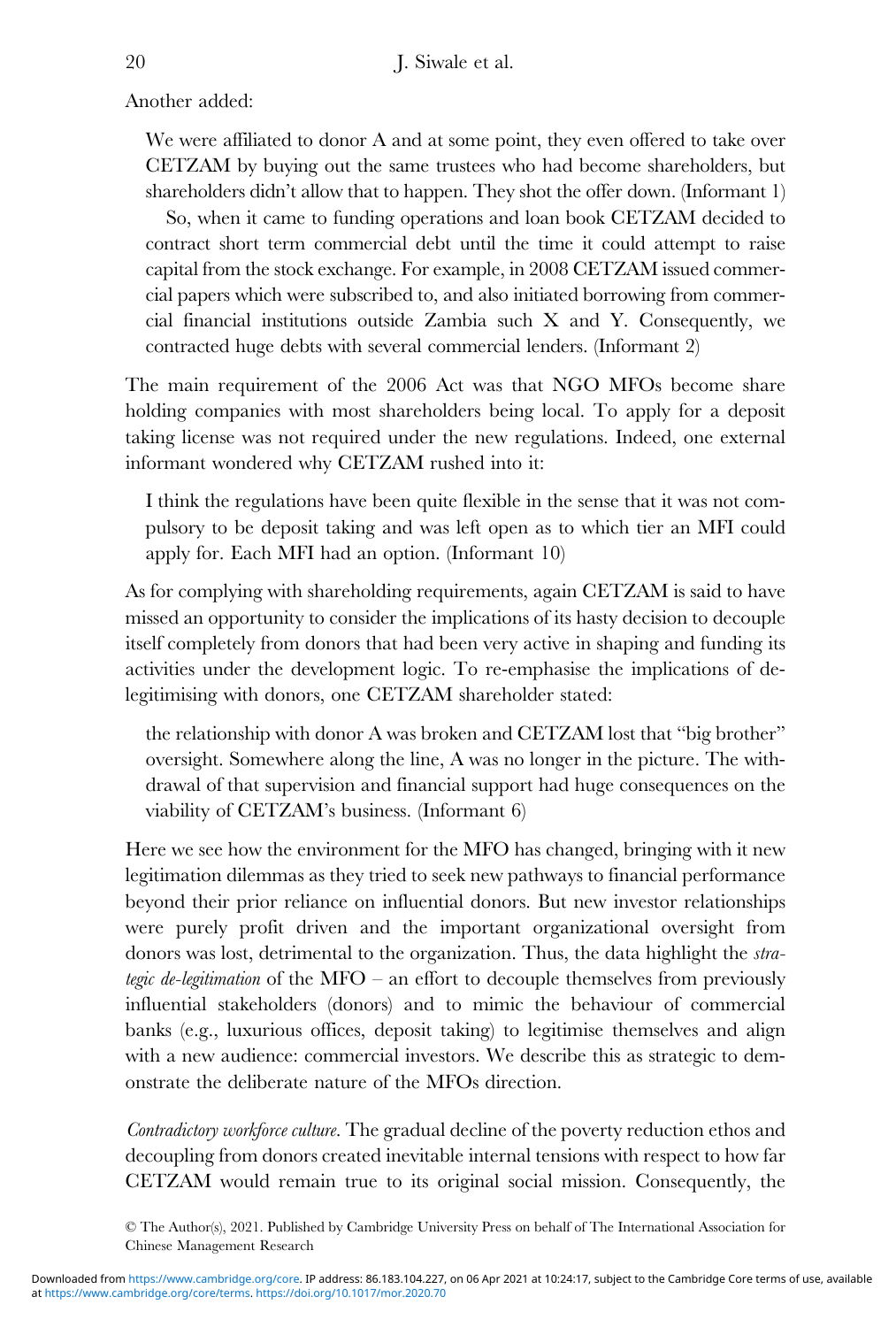social 'face' of the hybrid identity began to diminish too, with the workforce experiencing a new form of work culture much of which was inconsistent with the culture in which they had been socialized under the NGO era. We label this here as a contradictory workforce culture. This associated internal tension with the work of employees is exemplified through loan officers who had to balance the previous ethos of nurturing, caring and advising for low-income entrepreneurs against the new ideas of viewing clients as 'customers' with a pure focus on outreach, growth and profit of the MFO. Although CETZAM quickly took on a new identity as demanded by the Act, management on the other hand, did not seriously address certain legacy behaviours of staff that were at odds with this new logic. In hindsight, one key informant noted that:

CETZAM carried with it the culture that characterised it as NGO. We moved across with everything donated and the mind-set of employees unchanged. The culture, which you find in an NGO set up, is very different from when you are a profit-making company. So, the NGO mentality was deeply entrenched so that people (workers) believed that we will get money regardless. This culture was so embedded that CETZAM struggled to change. (Informant 1)

This perspective seems to suggest a dissonance between the old imprinted culture and that of the new environment. The new commercialised microfinance world demanded change, but in practice, much of CETZAM's work ethos remained unchanged, indicating a degree of inertia from the MFO. One informant that had been with the MFO since the onset of its transformation and reflecting on the struggle to adapt mindsets, noted thus:

being a limited company by shares means that sustainability of the organisation becomes the focus, whilst as an NGO sustainability is not viewed by most people as priority even though internally you might have that in mind as a key objective. So, while you might have the social mission and sustainability, people's view is that social mission is paramount and even internally the work ethic is more on the social mission than sustainability. (Informant 5)

The legacies of the past continued in less obvious ways to have sway on how CETZAM would organise itself, compete and survive. For example, some loan officers as well as managers and board members continued to act as if they were still under the donor driven era (development logic) where survival was based on access to grants:

You can try to employ newcomers, but as long as you leave even just two old ones, they would start influencing the new arrivals or 'inducting' them in their 'old ways' of doing things. (Informant 2)

Basically, CETZAM's strategic plan didn't put much emphasis on cultural change-there was no significant investment into it. I would say that efforts to change the old NGO culture were not sustained long enough to permeate

<sup>©</sup> The Author(s), 2021. Published by Cambridge University Press on behalf of The International Association for Chinese Management Research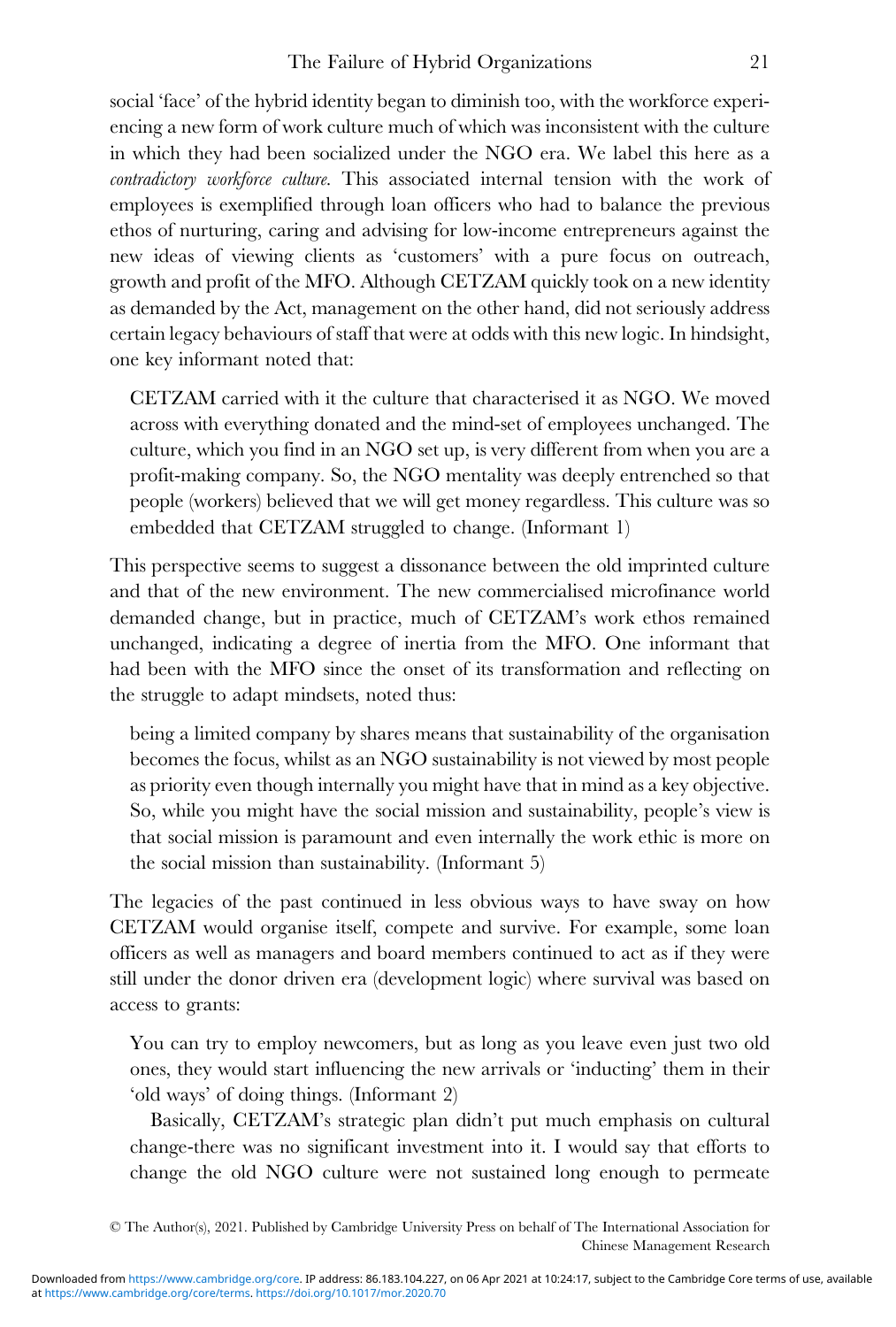worker's mind-sets. Somehow even some senior managers and the board believed that we will still continue to receive some of the donor funding. (Informant 3)

The narratives above suggest challenges hybrid organisations with a strong social mission might face in orientating and aligning their employees' ethos and that of management and shareholders to market based logics. Whilst this suggests inertia in terms of organizational adaptation, from the point of view of the loan officers, it actually shows resistance to these changes from loan officers who wanted to focus on relationship development with entrepreneurs rather than as a client that needs to meet their contractual obligations.

In summary, the second phase highlights what we label as *misaligning legitim*ation. In new conditions of competing logics, the MFO took on the form of a hybrid organization. Through *strategic de-legitimation*, the MFO opted to decouple from its key stakeholder relationships, endorsing symbolically (e.g., luxurious office buildings) the new commercialized banking logic. Ultimately, this strategic decision had a knock-on effect on its ability to transition into a stable functioning hybrid organizational form. This inability to transition is exemplified through the second dimension in Phase  $2$  – *contradictory workforce culture*. Thus, the symbolic nature of the decoupling seemed to permeate the organization's internal functioning and undermine it.

### Phase 3: Circumnavigating over Conformity

By Phase 3, the logic of banking rather than development was now central to the functioning of the industry. We use the label *circumnavigating over conformity* to emphasise how the MFO over conformed (i.e., legitimated with) to the requirements of the banking logic, to the extent that they no longer bore resemblance to either a functioning MFO or a commercial bank. Thus, they were an organization in mission crisis which was being hamstrung by segregated leadership, whereby senior management and shareholders couple with the new direction of commercialisation despite its obvious deleterious consequences. We refer to this as 'circumnavigating' over conformity because of how the leaders avoided the core issues at the centre of the organization. The fractious nature of the organization is depicted by the thin dashed arrow in [Figure 2](#page-15-0) which shows internal and externally oriented elements being pulled apart.

Segregated leadership. Following Battilana and Dorado's ([2010\)](#page-29-0) work on the integration of logics among organizational leaders, we use the term *segregated leadership* to demonstrate how leaders in CETZAM made a series of decisions in the framing of the banking logic with deleterious consequences. The management and shareholders made decisions, knowingly or unknowingly, that had serious repercussions on the life of the organization and potentially precipitated failure. First, the decision to implement the deposit taking status of CETZAM, then the choice of

<sup>©</sup> The Author(s), 2021. Published by Cambridge University Press on behalf of The International Association for Chinese Management Research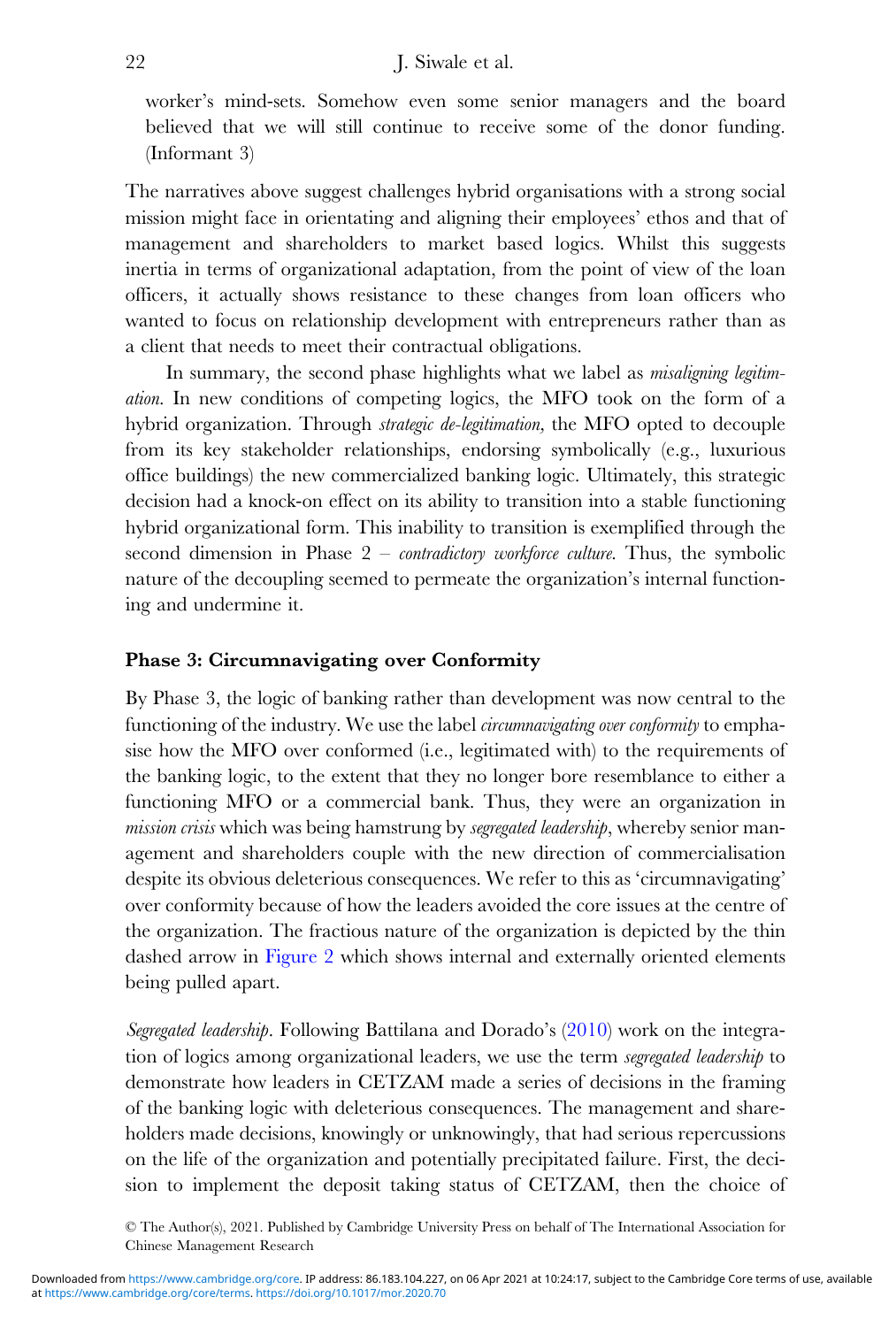funding sources, third, the application for a PLC status and be listed on the stock exchange and lastly, the approval of a dividend pay-out. Each of these decisions were undertaken as a legitimation effort with the external audience but came at a great cost and internally conflicted with CETZAM's original social mission.

In 2010, Bank of Zambia approved the application for CETZAM to start receiving public deposits. This was a huge boost to its growth as public savings were expected to be a cheaper alternative source of funding. However, to take on a deposit taking status called for huge investments in physical infrastructure and human resources as required by regulations. In response to being deposit taking, an informant revealed that:

…they [senior management] beefed up management positions like internal audit and marketing section expanded as planned to brand the company like a bank to attract deposits. Other departments were created as a result of the deposit status even though the net benefit was limited. (Informant 3)

Mobilization of public deposits was perceived as status enhancing and legitimacybuilding (François, & Philippart, [2019](#page-30-0)), reinforcing the banking logic and regarded internally as an inexpensive source of funding relative to commercial loans (Louis, Seret, & Baesens, [2013](#page-31-0)). However, at issue here to their legitimation approach was the corporate image CETZAM wanted to portray which later became unsustainable as the leaders went an extra mile by opening a premier branch close to their head office in Lusaka. They thought this would be their flagship for the new identity (bank). An informant of the organization noted that:

This branch was refurbished to high standard and to make a statement that we were now a bank! All this euphoria pushed up operational costs and I think we didn't quickly manage this process properly. (Informant 5)

Regrettably, this move did not go as planned as the following quote shows:

I think that setting up a bank like branch was more of a gamble. It didn't work and the branch was empty most of the time. There was an assumption that clients will follow us if we are visible to them. Deposits didn't automatically flow in anticipated amounts as most of the clients we served were not able to keep their savings for long so we could use them to fund our loan book. (Informant 2)

In 2011, one year after their deposit taking license approval, the company converted into a PLC with a view to list on the stock exchange and later that same year a decision was made to pay out dividends. These two decisions would further emphasize the extent to which management and the board went to overconform to the banking logic; with consequent devastating effects on its finances as one interviewee noted:

So, with this, we thought, we could start trading on the stock market, thereby raising more capital. However, 2 years later, our financial figures were no

<sup>©</sup> The Author(s), 2021. Published by Cambridge University Press on behalf of The International Association for Chinese Management Research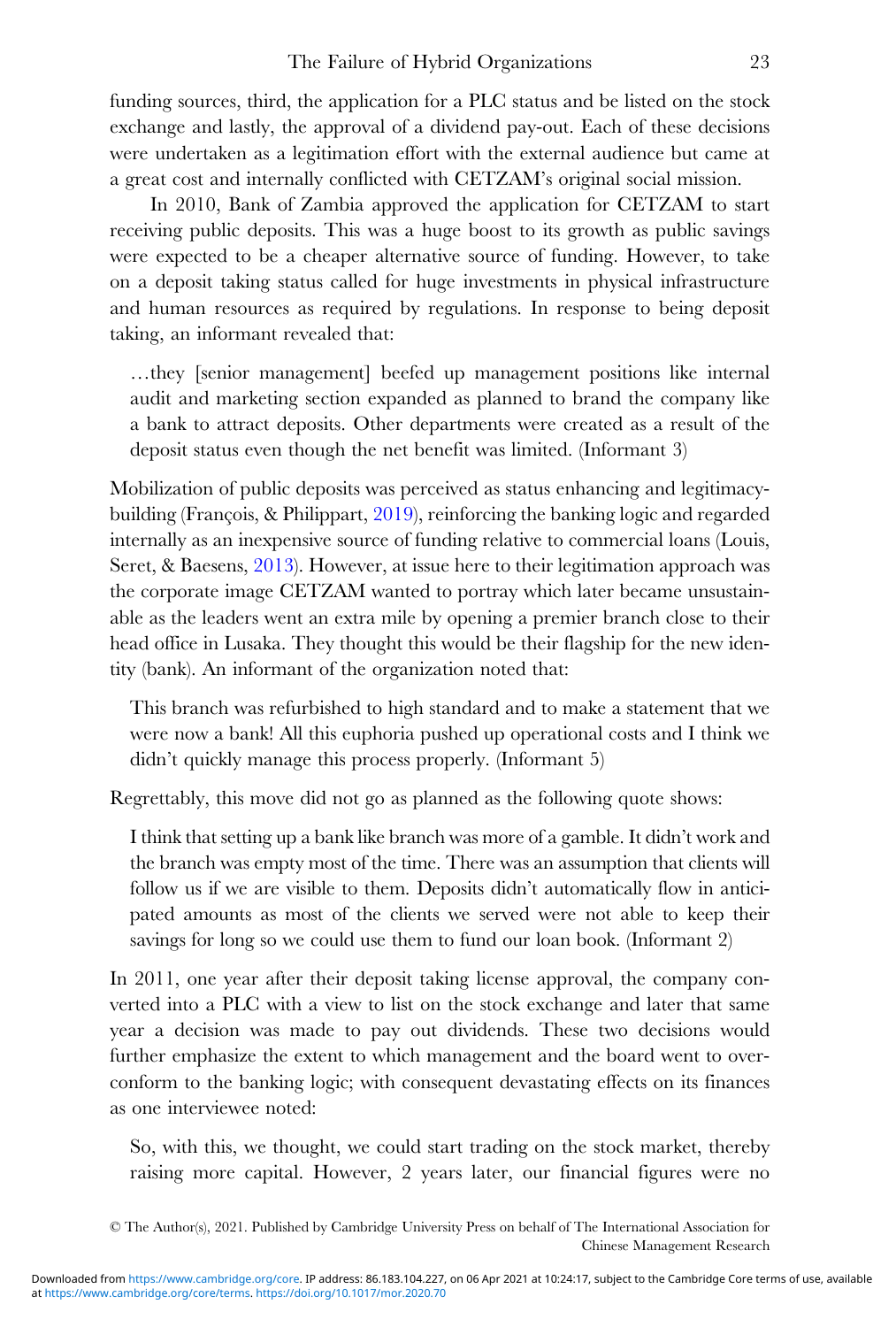# 24 J. Siwale et al.

longer attractive and so we couldn't go ahead with our plan because the company was in red. In the end, the plan was shelved but a lot of money had been spent preparing documents required by the Stock Exchange Commission. (Informant 1)

One of the requirements for listing on the stock exchange was for the company to show they were profitable and with a history of having paid out dividends. Therefore, CETZAM made a big dividend pay-out in its quest to list on the stock exchange and obtain resources directly from the market to raise more capital, further exemplifying their over conformity to the banking logic imperative. This move would surprise many, as CETZAM was not yet strong enough financially to declare a dividend.[[2\]](#page-29-0) Financial performance at the time was noticeably below expectation and huge losses of \$2.8 m had been recorded against a profit of \$236,363 in 2012 (2013 Annual Report: 6). If the company was running such a thin layer of profits, why did they declare dividends? In conversation, one of the interviewees would reveal the reason:

These shareholders put so much pressure on dividends being made even though the company was in a dire situation. (Informant 2)

However, more importantly, another informant further noted:

This was done so as to have a history and also serve as a good sign to investors as well as help the company register with the stock exchange commission. (Informant 1)

Thus, the payment of dividends was principally to signal investment readiness to the commercial financial and banking sector. Interestingly, discussions with former senior managers revealed the dividends were paid out with the approval of majority of shareholders and the board. Other actors (internal and external), however, viewed this action differently. For example, one shareholder noted, 'the decision to become a PLC, register on the stock exchange and dividend pay-out compromised bottom-line issues'. An external source also added:

I think the board took their eyes off the threats facing the organization and got on with ensuring the organization met the requirements for listing on the Stock Exchange. (Informant 7)

Through *segregated leadership*, we see how senior leadership interpreted the banking logic that was now widely accepted within the industry. But rather than pursuing a strategy of integrating both logics together they opted for a segregated approach that focused entirely on aligning with the now dominant banking logic.

*Mission crisis.* By the final phase of the process, the MFO was an organization experiencing *mission crisis* – it was no longer meeting either its social *or* financial objectives. For example, rural branches were closed or scheduled for closure,

<sup>©</sup> The Author(s), 2021. Published by Cambridge University Press on behalf of The International Association for Chinese Management Research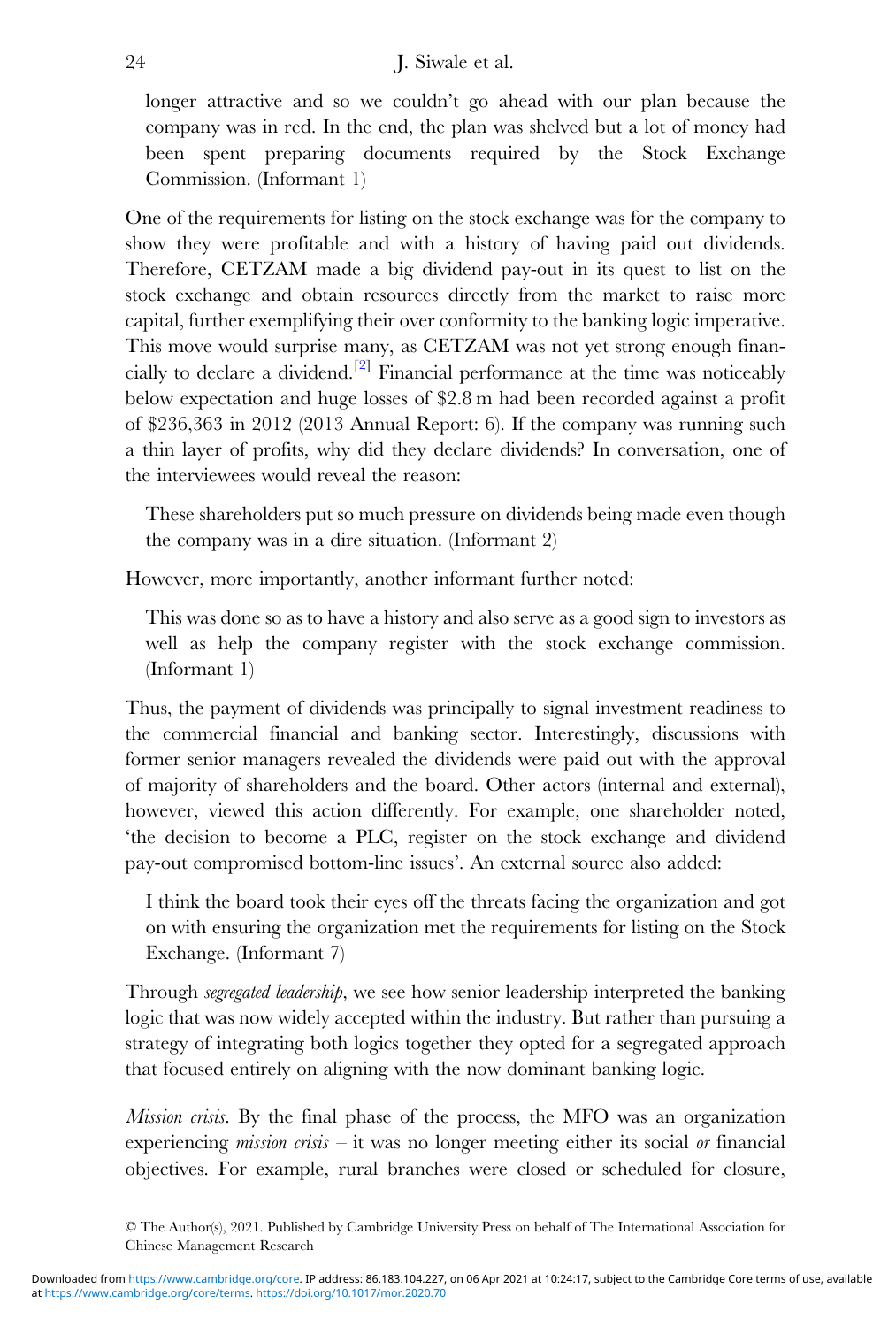while loan officers under pressure to generate income, started chasing clients that would borrow large amounts, scaling up and preferring individual loans to groupbased loans which tend to be smaller. CETZAM also started tapping into invoice financing and salary-based loans to boost their incomes:

As an institution, we had to respond to these changes and as a result we have over time shifted from relying more on group-lending to individual lending. Currently, CETZAM is focussing more on individual than group lending, and 20% of our portfolio is lent to salaried individuals. (Informant 4)

The aim was to make the income statement attractive, so we changed focus and went for SMEs and invoice financing. This means we went for less risky and bigger volume clients. (Informant 2)

Up to this point in the life of CETZAM as a private company, the deposit-taking venture had disappointed and social funders were hard to come by. So CETZAM intensified its strategy of tapping into external debt, further heightening its social mission conflict. Records from its 2013 annual report show debt spiralling from \$1.4 m in 2010 to \$1.9 billion in 2014, against a deteriorating loan book-suggesting a downward spiral in the quality of its core business. A well-placed informant indicated that by end of 2013, warning signals were flashing as over 40 per cent of the loan book was non-performing. Thus, for a company whose past growth was funded by donor money, relying on external commercial debt was a fundamental shift and one that would become an enduring challenge:

CETZAM resorted to external borrowing as equity didn't come through existing shareholders. So, we had no choice but to tap into debt financing and this source of financing became a huge burden for the company. (Informant 4)

In desperation, actors responded by borrowing huge amounts of money with a view to growing the organization's loan book but ended up using most of it to plug other financial 'holes' in its operations. In addition, CETZAM went on to acquire another rural based MFO, so they could use its rural focus to attract social funders. But this strategy failed too because the MFO was loss making at the point of purchase and only added to CETZAM's deepening financial crisis.

As of 2015, a worrying picture was emerging within the organization having had to deal with an interest rate cap on annual lending interest rates in the previous two years. Revenues had significantly dropped, debt had spiralled, number of employees reduced to 95 from 140, with plans to further reduce to 50 by end of 2015. Its loan portfolio had significantly gone down, with its financial position described as dire. In response, a decision was taken to move offices to a cheaper alternative (residential house), a move that failed to portray the corporate image they had previously embraced. This action, while laudable, came too late to make an impact on finances, leading CETZAM to halt its lending as pressure from creditors over non-loan repayments was mounted. Management were quick to blame their situation on external conditions such as the direct intervention

<sup>©</sup> The Author(s), 2021. Published by Cambridge University Press on behalf of The International Association for Chinese Management Research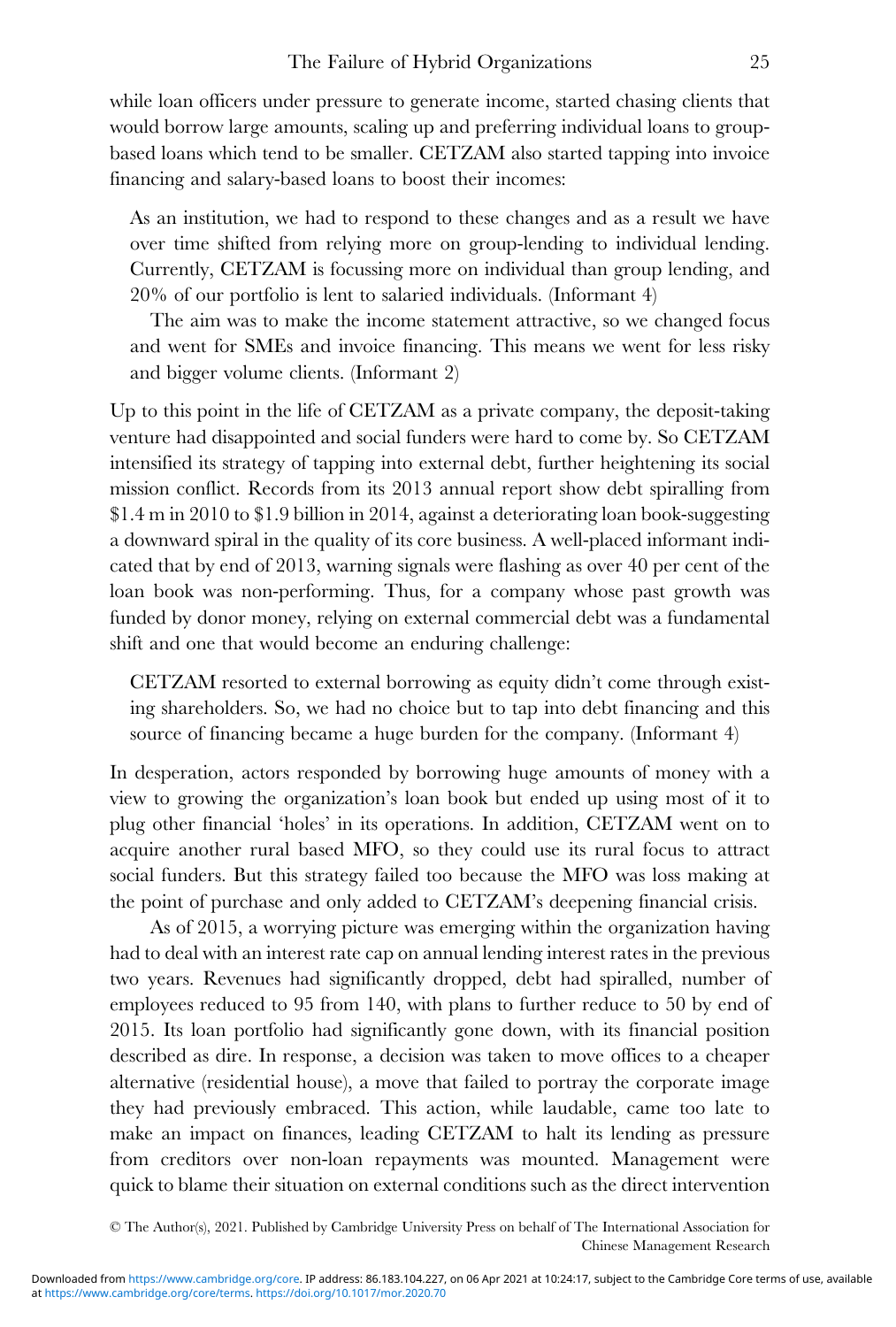by the regulator through interest rate capping. One of the senior managers made the following remark after asking him to comment on the institution's progress:

CETZAM has not been growing as expected and much as I would like to say we have made progress; the reality is our growth has been negatively impacted by regulations-especially the ones introduced in 2013. To be honest, CETZAM is struggling at the moment and the contributory issue is the regulating of the price (interest rates). (Informant 1)

Later that year the Central Bank also acknowledged that interest rate caps had left a devastating effect on the sector (BOZ, 2015 Annual Report). However, a former senior official who was contacted after CETZAM final collapse in May 2016, noted that the organization struggled to cope with change and went on to summarise the major issues as; poor governance, unmanageable debts, funding problems, mission conflict between commercialization and social goals, and inappropriate regulations. Linking all these themes together is CETZAM's over conformity with the dominant banking logic in the industry and inability and unwillingness to tackle core organizational challenges.

In summary, the final phase of the failure of CETZAM demonstrates an organization experiencing significant conflict; something we label as *circumnavigating* over conformity. Through segregated leadership, senior management failed to develop structures and practices that could have enabled selective coupling (Pache & Santos, [2013](#page-32-0): 973) aspects of their social logic with those of the banking logic. Instead, they over conformed to the now dominant banking logic. This precipitated what we label as mission crisis and the circumnavigation (i.e., avoidance) of the core issues at the centre of the organization. Reflecting on CETZAM's story and its end position, one of its founders made a soul-searching remark regarding its dissolution:

My point is that the whole CETZAM saga lost me money and lost donor money. Most importantly, we lost the capacity to serve poor communities- that was the whole reason why we did CETZAM. (Informant 6)

# DISCUSSION

In this article we ask: In hybrid organizations, how do legitimation processes contribute to organizational failure? Through our examination of a failed microfinance organization in Zambia, our study identified a three phased process associated with failure, organizational hybridity and legitimation dilemmas. As a phased representation, [Figure 2](#page-15-0) is inevitably a simplification of the messy process of interactions we outlined in the results; filled with feedback loops, contestations, moments of hope, potential recovery, and other incidents. We do not mean to imply a natural progression from phase to phase. It emphasises critical moments where the logic emphasis and strategic responses alter as well as the cascade effect of internal and externally

<sup>©</sup> The Author(s), 2021. Published by Cambridge University Press on behalf of The International Association for Chinese Management Research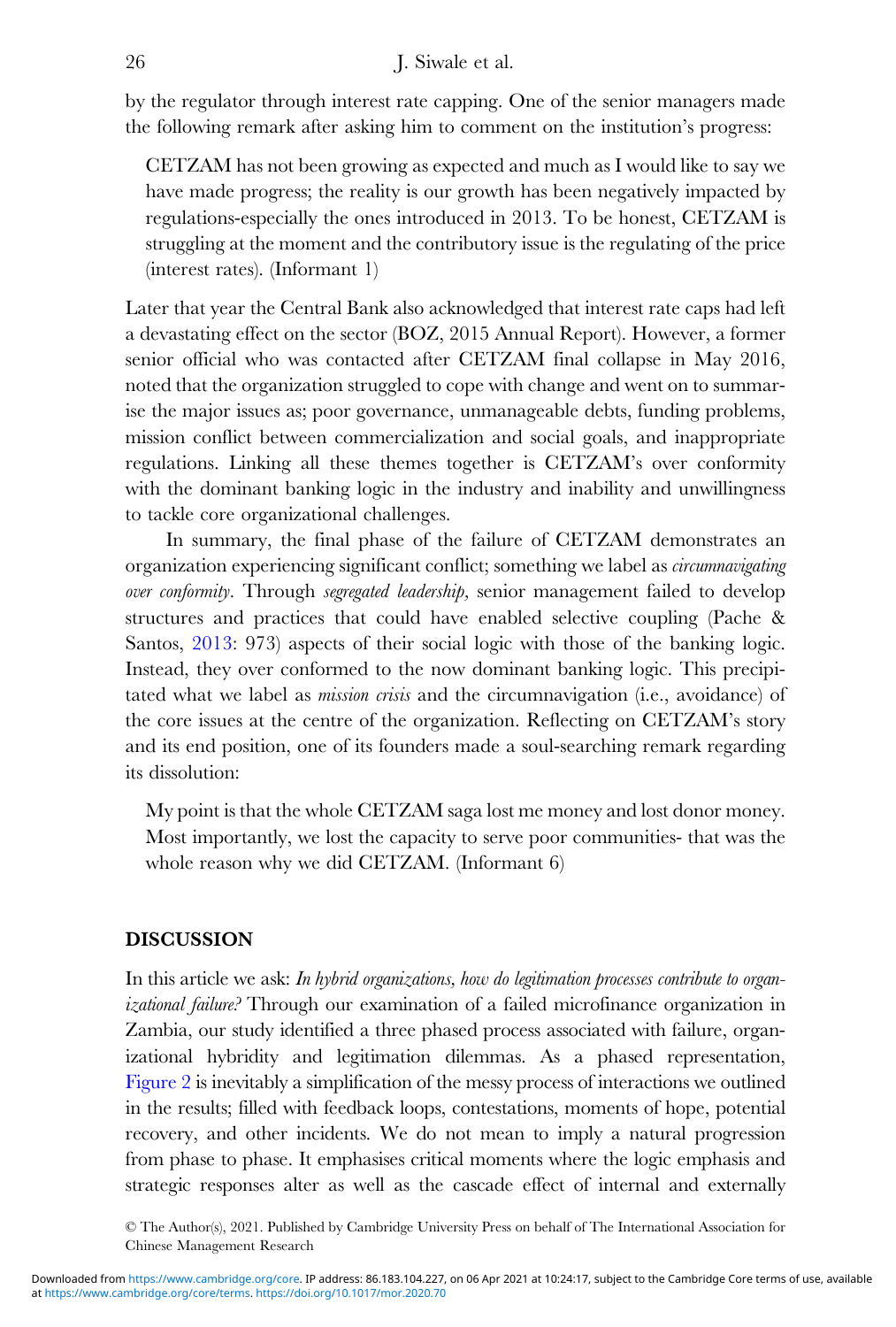oriented decision making over time. This cascade effect also shows how the hybrid moves from tight 'coupling' when the organization is in relatively harmonious times and internally coherent. The model depicts how these internal and external elements get pulled apart through ill-conceived legitimation strategies.

The article makes two key theoretical contributions. First, we contribute to theory on hybrid organizing, which seeks to understand the adaptive processes of organizations who experience multiple and often contesting institutional logics. To date, prior research has focused on these strategies and adaptive processes as a way of understanding how hybrids sustain and strive under such pressures (Battilana & Dorado, [2010](#page-29-0)). Yet, very little is known about the processes associated with their failure, with extant literature implying that failure may be the result of an inability to pursue strategies that are flexible to change and promote organizational resilience (Gümüsay et al., [2020\)](#page-31-0). [Figure 2](#page-15-0) points to a more complex picture where such adaptive processes are part of the eventual story of failure, sowing the seeds for the organization's eventual demise. Thus, we contribute to theory by highlighting that processes associated with failure are not merely a reverse of strategies that lead to sustaining hybrids.

By adopting our approach to a failed organization, we demonstrate how the path to failure for a hybrid organization may be forged before the organization embraces hybridity. We observe that this occurs through *dependent coupling* but later becomes exacerbated by strategies of misaligning legitimation and circumnavigating over-conformity. Prior research has identified the relevance of 'structured flexibility', hybrid 'elasticity' and simultaneous competitive and coexistent relationships (Gümüsay et al., [2020;](#page-31-0) Liu et al., [2016;](#page-31-0) Smith & Besharov, [2019](#page-32-0)), amongst others, as key strategies to adapt to competing logics. However, we observe similar adaptive and flexible responses to new stakeholder demands (Phase 2) and therefore demonstrate that the strategies failed hybrids adopt are not simply the reverse to those which allow them to succeed. As [Figure 2](#page-15-0) highlights, we see this flexibility particularly at the juncture between Phase 1 and 2 where the demand for organizational adaptation was at its height. We would propose that a 'hyper' flexibility to stakeholder demands (i.e., over conforming) may elicit the deleterious internal organizational strife that CETZAM experienced. In short, such strategies currently discussed within the literature should be considered as the beginning of an open-ended process of contestation and negotiation, and within the context of fields where norms, values and routines may vary.

In contrast to previous hybridity studies, our findings cast light on a context where the demands of external stakeholders (e.g., regulators, investors, donors) are particularly powerful and thus hybridity is not necessarily a proactive pursuit; rather it is predominantly a response to demands of external actors. However, our findings should be further contextualised when considering the underdeveloped nature of the microfinance industry. In mature fields (e.g., healthcare, Reay & Hinings, [2009](#page-32-0)), there exists a strong understanding of roles, relationships and routines (Greenwood & Suddaby, [2006](#page-31-0)) and therefore organizations

<sup>©</sup> The Author(s), 2021. Published by Cambridge University Press on behalf of The International Association for Chinese Management Research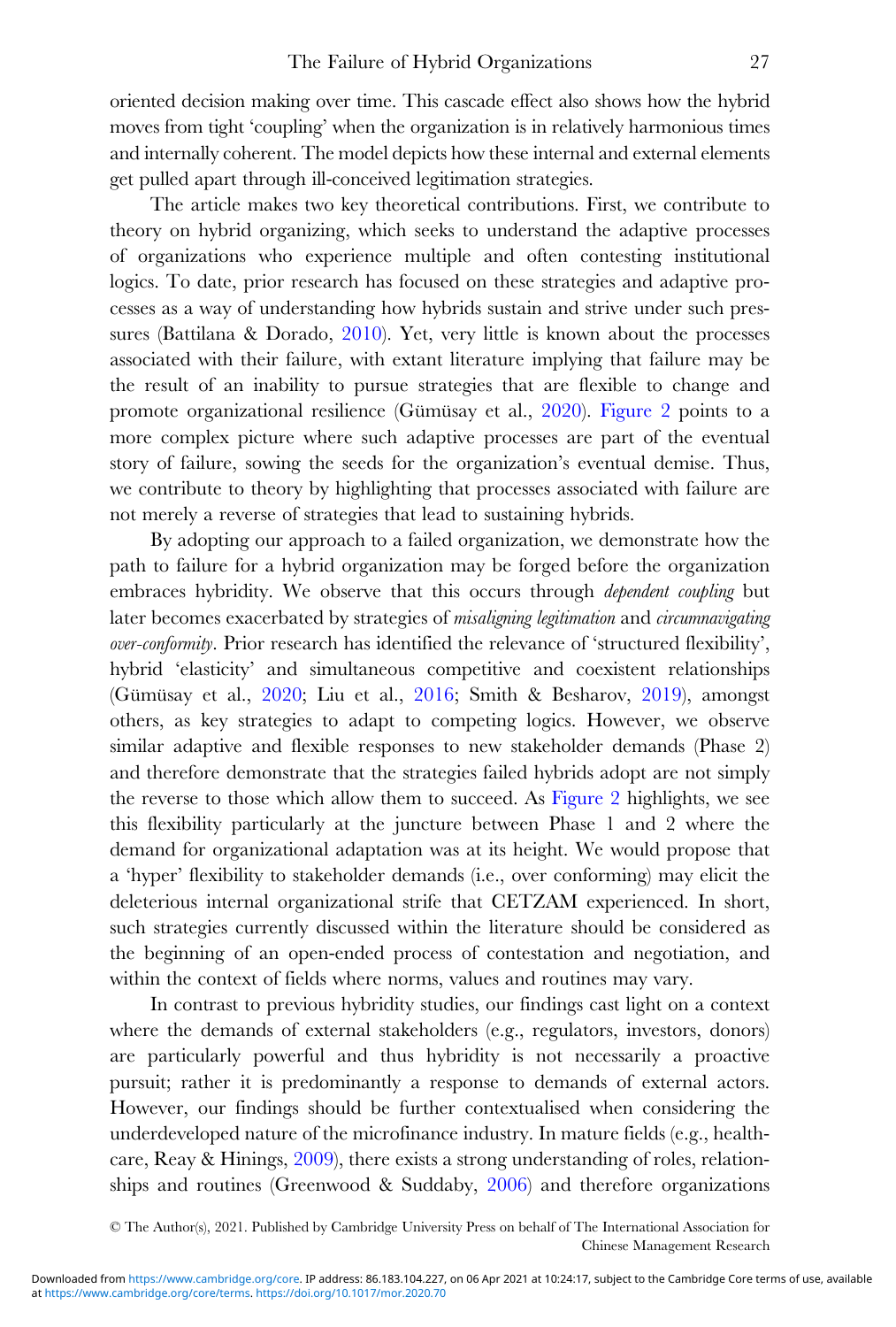converge and conform to a clear set of expectations (DiMaggio & Powell, [1983\)](#page-30-0). In less mature fields such as the microfinance industry or among social purpose cooperatives, (Muñoz, Kimmitt, & Dimov, [2020](#page-32-0)), for example, these roles, relationships, routines and organizational templates are less clear and iteratively emerging because of how they challenge incumbent practices. For example, the failure of CETZAM involves multiple iterative developments with regulators regarding what they believe microfinance to constitute (i.e., non-profit activity or work of formal banks). This lack of cross-sector understanding in the field enables heterogenous interpretations for what form such an organization may take. Thus, this article emphasises that the configuration of influential external stakeholders in an emergent industry field context can make strategic choices seem clear in the short term (i.e., legitimise) but that may have deleterious consequences in the long term. As such, this article offers a specific call for research from Besharov and Smith ([2019\)](#page-32-0) into reactive strategic choices of hybrids.

Second, to understand the relationship between hybrid organizing and failure, we utilised ideas underpinning legitimacy theory (Lounsbury & Glynn, [2001](#page-31-0)) and therefore contribute to the venture development legitimacy perspective (Überbacher, [2014\)](#page-33-0). In this domain, the processes of 'coupling' and 'decoupling' are viewed as critical to the legitimation processes of firms in institutionally complex conditions (Überbacher et al., [2015](#page-33-0)). In particular, 'coupling' concerns how an organization symbolically tightly aligns itself with certain audience frames to gain approval, whilst 'decoupling' implies a loosening from such stakeholder expectations so as to gain autonomy. However, our findings point to a more complex picture as hybrid organizations shift their attention between audiences for legitimation purposes.

As we adopt a legitimacy-as-process perspective (Suddaby et al., [2017\)](#page-32-0), we can highlight an alternative role of coupling and decoupling strategies. In Phase 1, we observe how tight alignment with stakeholder demands may produce a dependency and a ceding of power to some vital organizational practices whilst Phase 2 highlights how such strategies can misalign the hybrid between its internal characteristics and externally oriented legitimation efforts. In the legitimacy literature, 'decoupling' is viewed as a logical strategic response to organizations trying to 'fit' with multiple audience expectations. But such a view implies that legitimacy is mainly a commodity utilised by organizations to improve their success/survival by gaining the approval of other – a more deterministic 'legitimacy as property per-spective' (Suddaby et al., [2017](#page-32-0)). Thus, we contribute to the legitimacy literature by demonstrating how coupling and decoupling strategies are part of a set of emergent activities that occur within a multi-level process and with potentially damaging consequences (Langley, [2007](#page-31-0)).

Further, Phase 2 and 3 highlights how such strategies can misalign the hybrid through its internal (e.g., workforce culture) and external features (e.g., strategic de-legitimation). Thus, we respond to Greenwood et al. (2011: 350) call for improved theoretical language in understanding the 'unwitting consequences' of

<sup>©</sup> The Author(s), 2021. Published by Cambridge University Press on behalf of The International Association for Chinese Management Research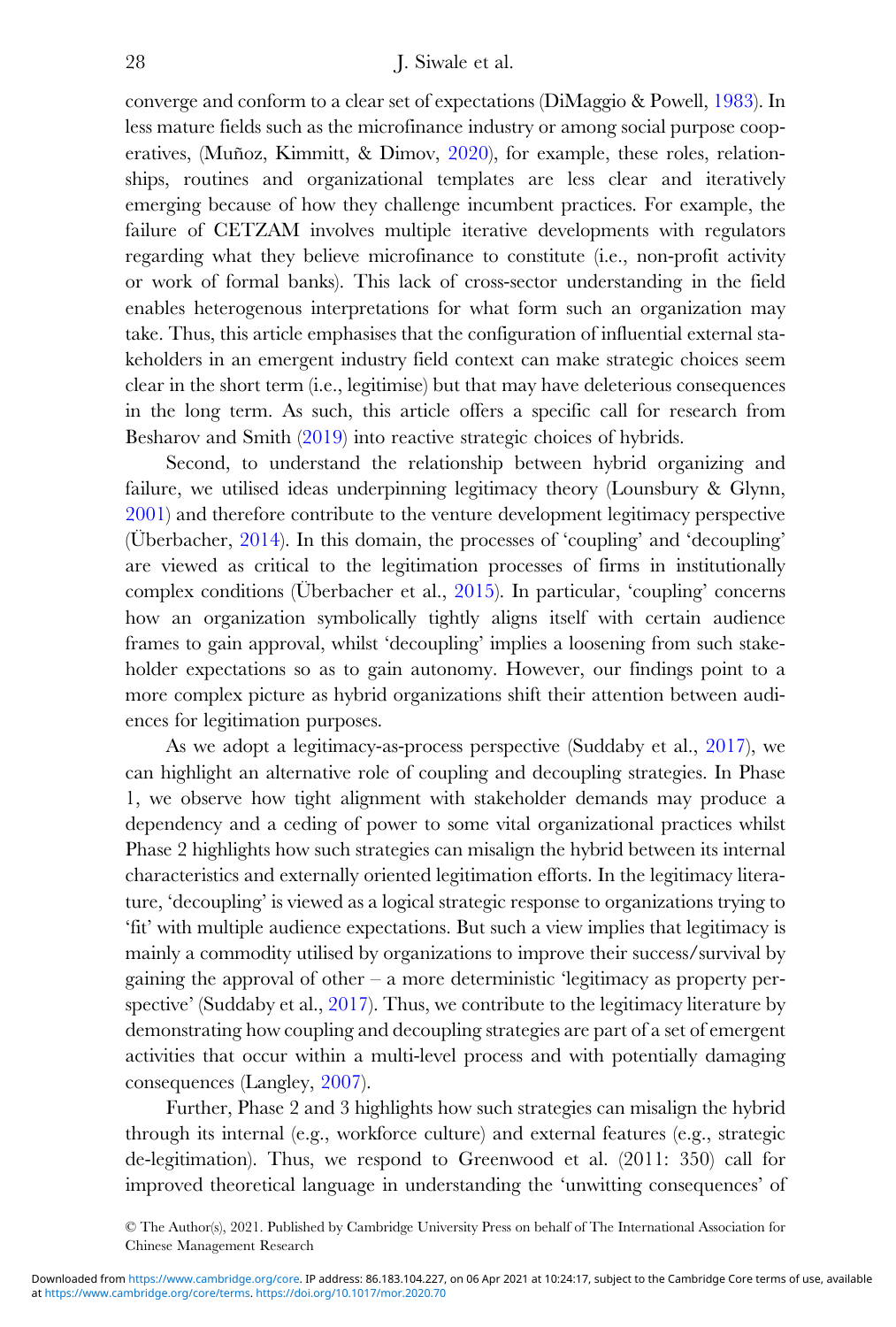decoupling strategies. Whilst coupling and decoupling relates to the strategic management of an external audience, if the firm cannot implement and adapt to these new directions internally then such strategies are likely to be ineffective. This implies that, in the study of hybrid organizations, researchers should be particularly cognizant of both internal and external legitimacy, hitherto underrepresented in legitimacy research (Drori & Honig, [2013\)](#page-30-0). Because of the diversity of expectations facing hybrids, coupling and decoupling strategies are likely to be crucial in balancing shifting institutional logics against organizational identity.

Such hybrid forms, however, may be susceptible to this internal and external misalignment than other organizational forms. This misalignment seems to be crucial in the understanding of failing or 'illegitimate' (Maguire & Hardy, [2009](#page-31-0)) hybrid organizations. Although there is a growing body of organizational failure research, the literature on the negative consequences of legitimation is sparse and concerns a broad macro-level view of deinstitutionalisation (e.g., Clemente & Roulet [2015\)](#page-30-0). However, using the ideas of coupling and decoupling we can connect the negative consequences of legitimation with organizational dynamics and their ill-conceived strategic responses to new logics and audiences.

# Limitations and Future Research Directions

Building on the above and reflecting on the limitations of our research, there are opportunities for future research. In this article, our legitimacy-as-process view rests on the assumption of equifinality (i.e., there are multiple paths/routes to achieve legitimacy and sustain hybrids). Thus, we believe there are likely multiple paths to success/failure that will share features with our context but also differ; this will require an understanding of how multiple organizational strategies work together (Yunzhou et al., 2016) but for both positive and negative outcomes. One fruitful methodology to examine these multiple paths is fuzzy set qualitative comparative analysis that highlights causal complexity and configurations associated with relevant outcomes. Future research is needed to understand the causal configurations of success/failures in organizational forms and the diversity of legitimation strategies. Given the industry focus in this paper, it would be worthwhile for research to explore these configurations across the microfinance industry and within multiple institutional regimes (Muñoz et al., [2020](#page-32-0)) but also in other notfor profit and social enterprise settings where emerging market institutions mould organizational forms and strategy (Lan & Galaskiewicz, [2012](#page-31-0)). In addition, whilst this research casts light on a particular extreme case, further research is needed to understand the organizational decline of microfinance institutions. In this article, we draw from a 'legitimation-as-process' perspective (Suddaby et al., [2017](#page-32-0)) which means we do not assume legitimacy as an outcome. Indeed, illegitimacy may be a more pertinent outcome for failed organizations. Future research would benefit from such a perspective which would incorporate corroborative 'audience' data to substantiate legitimacy or lack thereof.

© The Author(s), 2021. Published by Cambridge University Press on behalf of The International Association for Chinese Management Research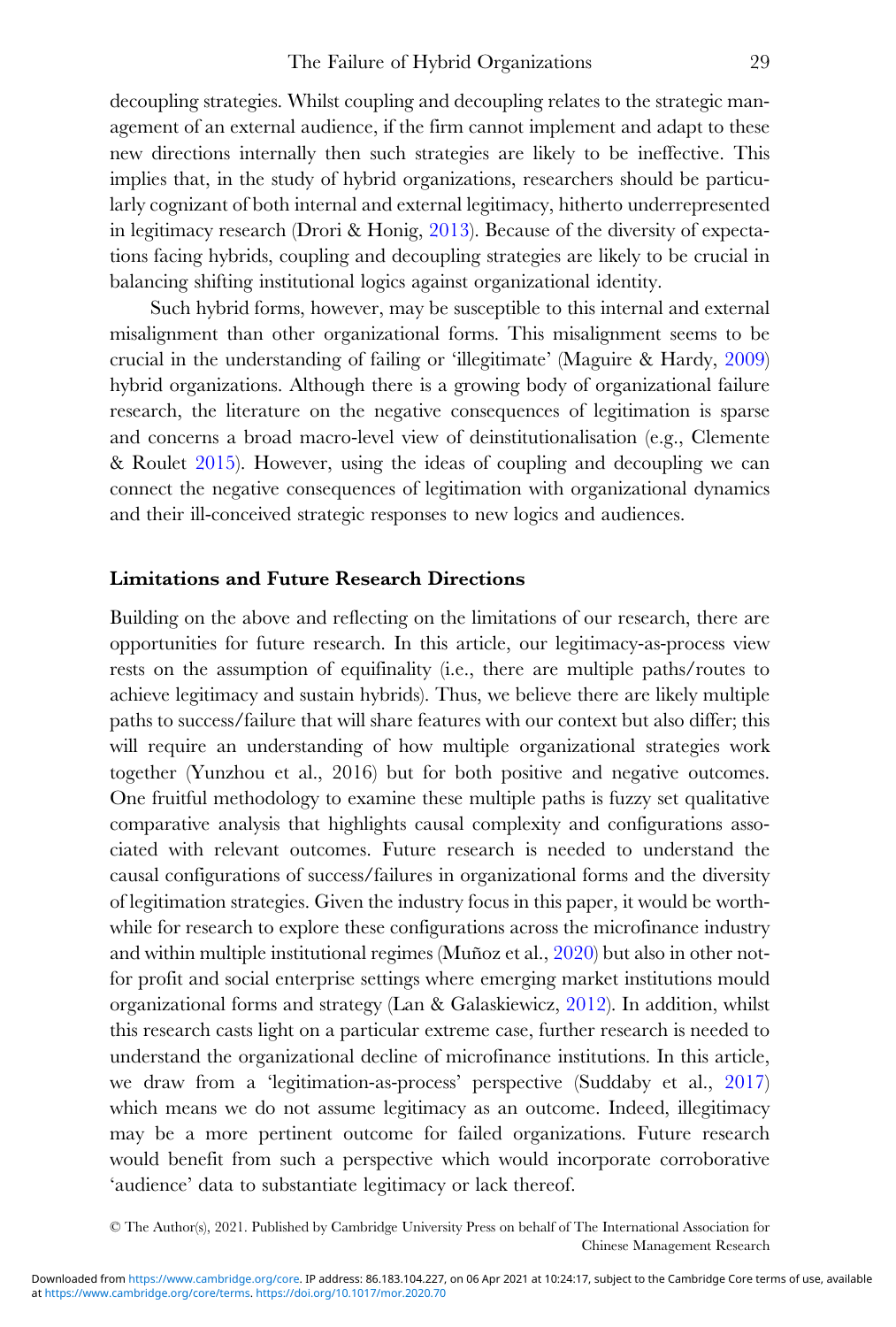# <span id="page-29-0"></span>**CONCLUSION**

To conclude, this article sought to understand the relationship between organizational hybridity, legitimation dilemmas and failure. Through a temporal examination of failed hybrid in the emerging microfinance industry in Zambia, we have highlighted legitimation strategies of hybrids and their deleterious consequences. Such strategies, however, resonate with 'flexible' approaches to organizational adaptation currently understood within the literature. Consequently, our findings point to such strategies as the beginning of an open-ended process of contestation and negotiation where the seeds are sowed for later failure. We believe this offers an important account of hybrid organizations, logics and legitimation in the emerging microfinance industry in Sub-Saharan Africa.

# **NOTES**

- [1] The MFO sub-sector is categorised into enterprise-lending and consumer-lending MFOs. Accordingly, where 80% or more of an MFO's total loans are to micro-enterprises, such an MFO is categorised as enterprise-lending MFO (BOZ, 2014)
- [2] Efforts to have the dividend per share disclosed failed, but one shareholder in a follow-up email in early 2017, indicated it was a huge pay-out and shareholders made a lot of money out of this at the expense of the company's portfolio growth.

# REFERENCES

- Amankwah-Amoah, J., & Debrah, Y. A. 2017. Toward a construct of liability of origin. *Industrial* and Corporate Change,  $26(2)$ :  $211-231$ .
- Arena, M., Azzone, G., & Mapelli, F. 2018. What drives the evolution of corporate social responsibility strategies? An institutional logics perspective. **Journal of Cleaner Production**, 171: 345–355.
- Bank of Zambia. 2014. Annual report. [Cited 20 January 2017]. Available from URL: [http://www.](http://www.boz.zm/2014FinancialSystemReport.pdf) [boz.zm/2014FinancialSystemReport.pdf](http://www.boz.zm/2014FinancialSystemReport.pdf)
- Bank of Zambia. 2015. Annual report. [Cited 20 January 2017]. Available from URL: [http://www.](http://www.boz.zm/BOZANNUALREPORT2015.pdf) [boz.zm/BOZANNUALREPORT2015.pdf](http://www.boz.zm/BOZANNUALREPORT2015.pdf)
- Bank of Zambia. 2016. The banking and financial services (microfinance) regulations, 2016. [Cited 7 August 2016]. Available from URL: <http://www.boz.zm/Instruments>
- Bank of Zambia. 2017. The banking and financial services act, 2017. [Cited 23 August 2019]. Available from URL: <https://www.boz.zm/TheBankingandFinanceActNo7of2017.pdf>
- Bank of Zambia. 2018. Annual report. [Cited 3 March 2019]. Available from URL: [https://www.](https://www.boz.zm/BOZ_annual_REPORT_2018.pdf) [boz.zm/BOZ\\_annual\\_REPORT\\_2018.pdf](https://www.boz.zm/BOZ_annual_REPORT_2018.pdf)
- Barnard, H., Cuervo-Cazurra, A., & Manning, S. 2017. Africa business as a laboratory for theorybuilding: Extreme conditions, new phenomena, and alternative paradigms of social relationships. Management and Organization Review, 13(3): 467-495.
- Battilana, J., & Dorado, S. 2010. Building sustainable hybrid organizations: The case of commercial microfinance organisations. **Academy of Management Journal**, 53(6): 1419–1440.
- Battilana, J., & Lee, M. 2014. Advancing research on hybrid organizing-Insights from the study of social enterprises. Academy of Management Annals, 8(1): 397-441.
- Besharov, M., & Smith, W. K. 2014. Multiple institutional logics in organizations: Explaining their varied nature and implications. Academy of Management Review, 39(3): 364–381.
- Brandsen, T., & Karré, P. M. 2011. Hybrid organizations: No cause for concern. *International* Journal of Public Administration, 34(13): 827-836.
- Brouwers, D., Chongo, B., Millinga, A., & Fraser., F. 2014. Microfinance regulatory and policy assessment in SADC – Case study of Namibia, Tanzania and Zambia. Prepared for FinMark

© The Author(s), 2021. Published by Cambridge University Press on behalf of The International Association for Chinese Management Research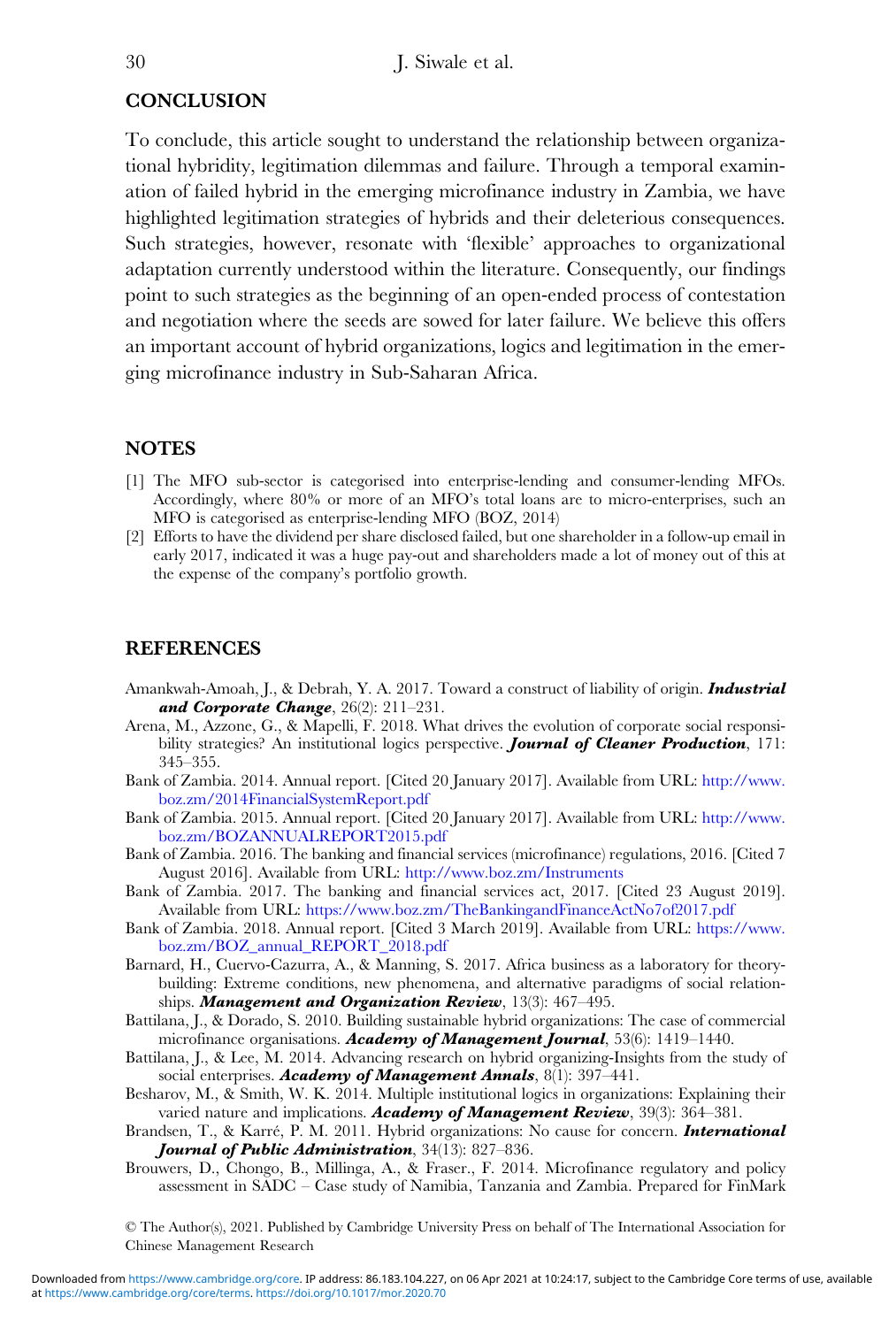Trust and GIZ. Available from URL: [http://www.finmark.org.za/wp-content/uploads/2016/](http://www.finmark.org.za/wp-content/uploads/2016/01/Rep_SAMP_MF_Reg_Policy_SADC2.pdf) [01/Rep\\_SAMP\\_MF\\_Reg\\_Policy\\_SADC2.pdf](http://www.finmark.org.za/wp-content/uploads/2016/01/Rep_SAMP_MF_Reg_Policy_SADC2.pdf)

- <span id="page-30-0"></span>Cannon, S. M., & Donnelly-Cox, G. 2015. Surviving the peace: Organizational responses to deinstitutionalization of Irish peacebuilding. *Nonprofit and Voluntary Sector Quarterly*, 44(2): 360–378.
- CETZAM Financial Services, PLC. 2013. Annual Report and Financial Statements. Grant Thornton. [Available in hard copy only].
- Chiumya, C., 2006. The regulation of microfinance institutions: A Zambian case study, Unpublished PhD thesis, University of Manchester, UK.
- Christen, R. P., Lyman, T. R., & Rosenberg, R. 2003. Microfinance consensus guidelines: Guiding principles on regulation and supervision of microfinance. CGAP. Washington, US: The World Bank Group.
- Clemente, M., & Roulet, T. J. 2015. Public opinion as a source of deinstitutionalization: A "spiral of silence" approach. **Academy of Management Review**, 40(1): 96-114.
- Copestake, J. G. 2002. Inequality and the polarizing impact of microcredit: Evidence from Zambia's copperbelt. **Journal of International Development**, 14(6): 743–55.
- Copestake, J. 2007. Mainstreaming microfinance: Social performance management or mission drift? **World Development**, 35(10): 1721–1738.
- Copestake, J., Bhalotra, S., & Johnson, S., 2001. Assessing the impact of microfinance: A Zambian case study. **Journal of Development Studies**, 37(4): 81-100.
- Currie, G., & Spyridonidis, D. 2016. Interpretation of multiple institutional logics on the ground: Actors' position, their agency and situational constraints in professionalized contexts. Organization Studies, 37(1): 77-97.
- DiMaggio, P., & Powell, W. W., 1983. The iron cage revisited: Collective rationality and institutional isomorphism in organizational fields. **American Sociological Review**,  $48(2)$ :  $147-160$ .
- Dixon, R., Ritchie, J., & Siwale, J. 2006. Microfinance: Accountability from the grassroots. Accounting, Auditing and Accountability Journal, 19(3): 405–427.
- Dixon, R., Ritchie, J., & Siwale, J. 2007. Loan officers and loan 'delinquency' in microfinance: A Zambian case. **Accounting Forum**,  $31(1): 47-71$ .
- Doherty, B., Haugh, H., & Lyon, F. 2014. Social enterprises as hybrid organizations: A review and research agenda. **International Journal of Management Reviews**,  $16(4)$ :  $417-436$ .
- Dorfleitner, G., Leidl, M., & Priberny, C. 2014. Explaining failures of microfinance institutions. SSNN. Available from URL: <http://dx.doi.org/10.2139/ssrn.2316680>
- Drori, I., & Honig, B. 2013. A process model of internal and external legitimacy. Organization **Studies**, 34(3): 345–376.
- Du, Y., Kim, P. H., & Aldrich, H. E. 2016. Hybrid strategies, dysfunctional competition, and new venture performance in transition economies. Management and Organization Review, 12(3): 469–501
- Epstein, M. J., & Yuthas, K. 2010. Microfinance in cultures of non-repayment. Journal of Developmental Entrepreneurship,  $15(1)$ :  $35-54$ .
- Fiss, P. C., & Zajac, E. J. 2004. The diffusion of ideas over contested terrain: The (non) adoption of a shareholder value orientation among German firms. Administrative Science Quarterly, 49(4): 501–534.
- Fowler, A. 2000. NGO futures: Beyond aid: NGDO values and the fourth position. **Third World Quarterly**,  $21(4)$ : 589–603.
- François, V., & Philippart, P. 2019. A university spin-off launch failure: Explanation by the legitimation process. The Journal of Technology Transfer, 44(4): 1188-1215.
- Galema, R., Lensink, R., & Mersland, R. 2012. Do powerful CEOs determine microfinance performance? **Journal of Management Studies**, 49(4): 718–742.
- Ganle, J. K., Afriyie, K., & Segbefia, A. Y. 2015. Microcredit: Empowerment and disempowerment of rural women in Ghana. World Development, 66: 335-345.
- Garud, R., Schildt, H. A., & Lant, T. K. 2014. Entrepreneurial storytelling, future expectations, and the paradox of legitimacy. **Organization Science**, 25(5): 1479–1492.
- Gioia, D. A., Corley, K. G., & Hamilton, A. L. 2013. Seeking qualitative rigor in inductive research: Notes on the Gioia methodology. **Organizational Research Methods**,  $16(1)$ :  $15-31$ .
- Girschik, V. 2020. Managing legitimacy in business-driven social change: The role of relational work. Journal of Management Studies, 57(4): 775-804.
- Greenwood, R., Raynard, M., Kodeih, F., Micelotta, E. R., & Lounsbury, M. 2011. Institutional complexity and organizational responses. Academy of Management Annals,  $5(1)$ :  $317-371$ .

© The Author(s), 2021. Published by Cambridge University Press on behalf of The International Association for Chinese Management Research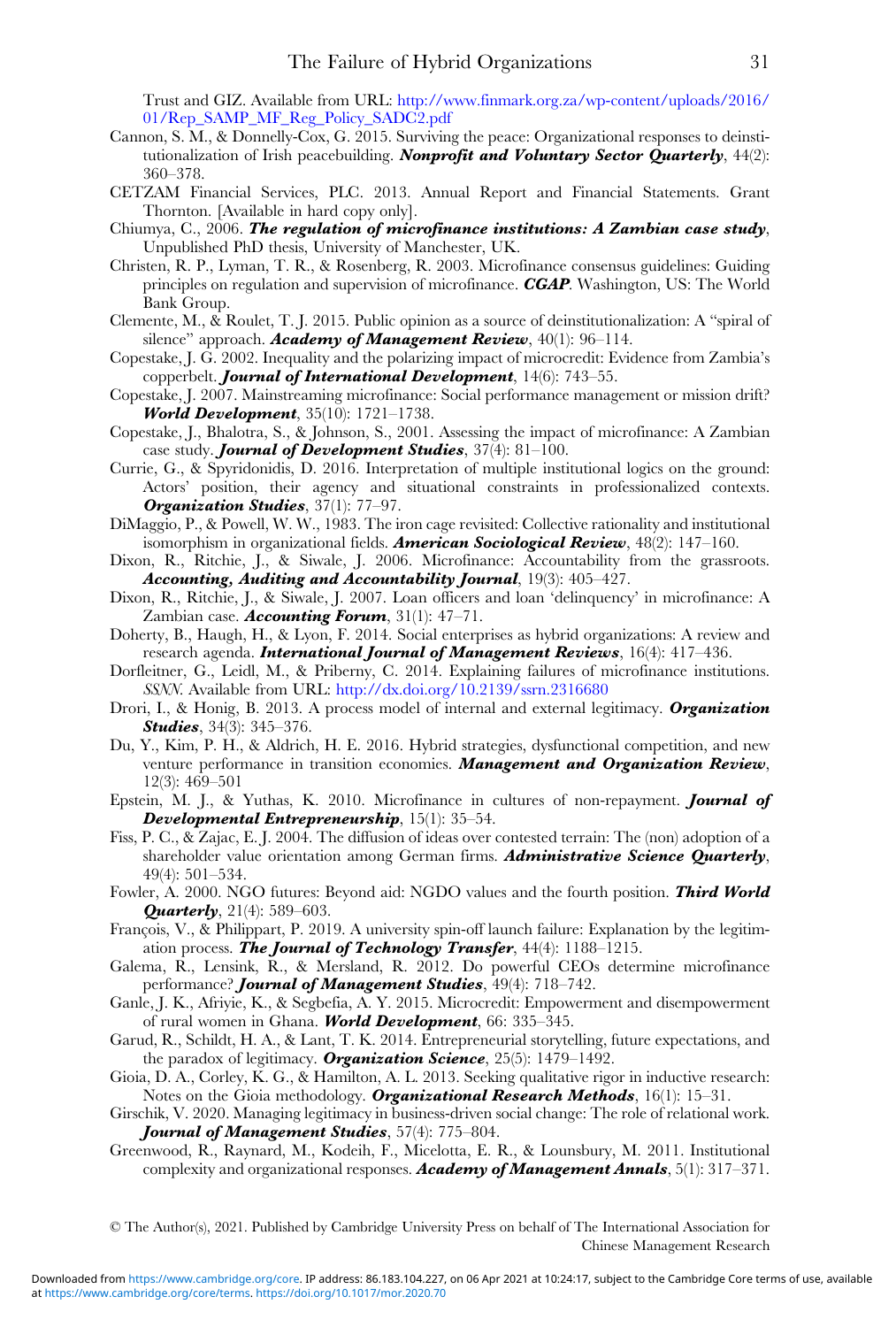- <span id="page-31-0"></span>Greenwood, R., & Suddaby, R. 2006. Institutional entrepreneurship in mature fields: The big five accounting firms. Academy of Management Journal,  $49(1): 27-48$ .
- Gümüsay, A. A., Smets, M., & Morris, T. 2020. 'God at work': Engaging central and incompatible institutional logics through elastic hybridity. **Academy of Management Journal**,  $63(1)$ : 124–154.
- Hamilton, E. A. 2006. An exploration of the relationship between loss of legitimacy and the sudden death of organizations. Group & Organization Management,  $31(3)$ :  $327-358$ .
- Hartarska, V., & Mersland, R. 2012. Which governance mechanisms promote efficiency in reaching poor clients? Evidence from rated microfinance institutions. European Financial Management, 18(2): 218–239.
- Hatch, M. J., & Schultz, M. 2002. The dynamics of organizational identity. **Human Relations**, 55(8): 989–1018.
- Human, S. E., & Provan, K. G. 2000. Legitimacy building in the evolution of small-firm multilateral networks: A comparative study of success and demise. **Administrative Science Quarterly**, 45(2): 327–365.
- Humphreys, M., & Brown, A. D. 2002. Narratives of organizational identity and identification: A case study of hegemony and resistance. **Organization Studies**,  $23(3)$ :  $421-447$ .
- Kent, D., & Dacin, M. T. 2013. Bankers at the gate: Microfinance and the high cost of borrowed logics. **Journal of Business Venturing**, 28(6): 759-773.
- Khavul, S., Chavez, H., & Bruton, G. D. 2013. When institutional change outruns the change agent: The contested terrain of entrepreneurial microfinance for those in poverty. **Journal of** Business Venturing, 28(1): 30-50.
- Kibler, E., Fink, M., Lang, R., & Muñoz, P. 2015. Place attachment and social legitimacy: Revisiting the sustainable entrepreneurship journey. Journal of Business Venturing Insights, 3: 24–29.
- Kimmitt, J., & Dimov, D. 2020. The recursive interplay of capabilities and constraints amongst microfinance entrepreneurs. International Journal of Entrepreneurial Behavior and Research. Available form URL: <https://doi.org/10.1108/IJEBR-10-2018-0642>
- Lan, G. Z., & Galaskiewicz, J. 2012. Innovations in public and non-profit sector organizations in China. **Management and Organization Review**,  $8(3)$ :  $491-506$ .
- Langley, A. 1999. Strategies for theorizing from process data. Academy of Management Review, 24(4): 691–710.
- Langley, A. 2007. Process thinking in strategic organization. **Strategic Organization**, 5(3): 271–282.
- Langley, A., Smallman, C., Tsoukas, H., & Van de Ven, A. H. 2013. Process studies of change in organization and management: Unveiling temporality, activity, and flow. **Academy of Management Journal**,  $56(1)$ :  $1-13$ .
- Lawrence, T. B. 1999. Institutional strategy. *Journal of Management*, 25(2): 161-187.
- Lewis, D. 2017. Organising and representing the poor in a clientelistic democracy: The decline of radical NGOs in Bangladesh. **The Journal of Development Studies**,  $53(10)$ : 1545–1567.
- Liu, Y., Zhang, C., & Jing, R., 2016. Coping with multiple institutional logics: Temporal process of institutional work during the emergence of the one foundation in China. **Management and Organization Review**,  $12(2)$ :  $387-416$ .
- Louis, P., Seret A., & Baesens, B. 2013. Financial efficiency and social impact of microfinance institutions using self-organizing maps. World Development, 46: 197-210
- Lounsbury, M., & Glynn, M. A. 2001. Cultural entrepreneurship: Stories, legitimacy, and the acquisition of resources. **Strategic Management Journal**,  $22(5-6)$ :  $545-564$
- Maguire, S., & Hardy, C. 2009. Discourse and deinstitutionalization: The decline of DDT. Academy of Management Journal, 52(1): 148–178.
- Mair, J., & Marti, I. 2006. Social entrepreneurship research: A source of explanation, prediction, and delight. **Journal of World Business**,  $41(1)$ :  $36-44$ .
- Mair, J., & Marti, I. 2009. Entrepreneurship in and around institutional voids: A case study from Bangladesh. *Journal of Business Venturing*, 24(5): 419–435.
- Martin, G., Currie, G., Weaver, S., Finn, R., & McDonald, R. 2017. Institutional complexity and individual responses: Delineating the boundaries of partial autonomy. Organization **Studies**, 38(1): 103-127.
- McPherson, C. M., & Sauder, M. 2013. Logics in action: Managing institutional complexity in a drug court. **Administrative Science Quarterly**,  $58(2)$ :  $165-196$ .
- Mellahi, K., & Wilkinson, A., 2004. Organizational failure: A critique of recent research and a proposed integrative framework. **International Journal of Management Reviews**,  $5/5(1)$ :  $21-41$ .
- Mersland, R., & Strøm, R. Ø. 2008. Performance and trade-offs in microfinance organisations–Does ownership matter? **Journal of International Development**, 20(5): 598–612.

© The Author(s), 2021. Published by Cambridge University Press on behalf of The International Association for Chinese Management Research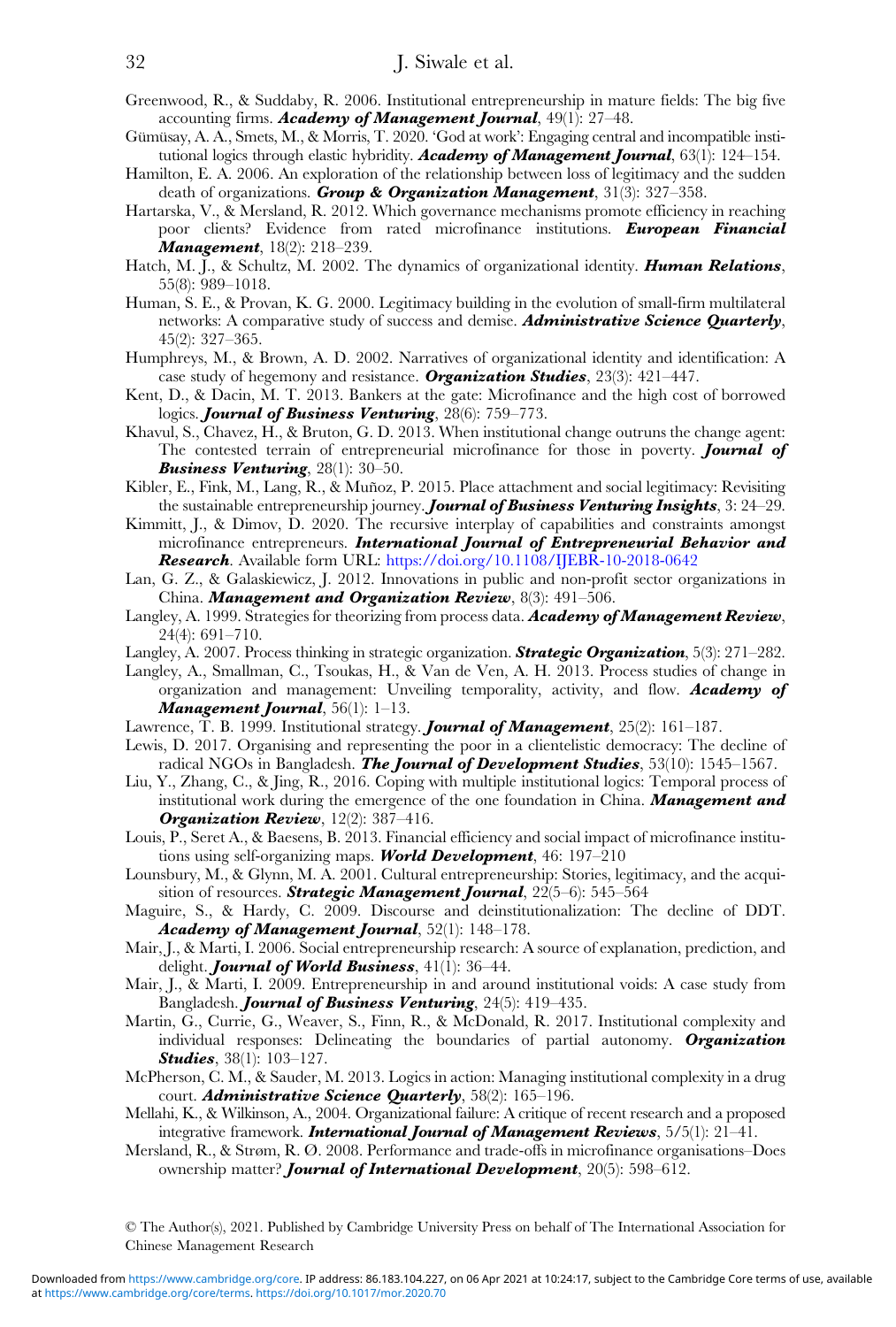- <span id="page-32-0"></span>Miles, M. B., & Huberman, A. M. 1994. *Qualitative data analysis: A sourcebook of new* methods. Beverly Hills, CA: Sage.
- Morduch, J. 1999. The microfinance promise. **Journal of Economic Literature**, 37(4): 1569–1614.
- Morgeson, F. P., Mitchell, T. R., & Liu, D. 2015. Event system theory: An event-oriented approach to the organizational sciences. Academy of Management Review,  $40(4)$ : 515-537.
- Moss, T. W., Short, J. C., Payne, G. T., & Lumpkin, G. T. 2011. Dual identities in social ventures: An exploratory study. **Entrepreneurship Theory and Practice**,  $35(4)$ :  $805-83$ .
- Muñoz, P., & Kibler, E. 2016. Institutional complexity and social entrepreneurship: A fuzzy-set approach. **Journal of Business Research**,  $69(4)$ :  $1314-1318$ .
- Muñoz, P., & Kimmitt, J. 2019. Rural entrepreneurship in place: An integrated framework. Entrepreneurship & Regional Development, 31(9–10): 842–873.
- Muñoz, P., & Kimmitt, J. 2019. Social mission as competitive advantage: A configurational analysis of the strategic conditions of social entrepreneurship. **Journal of Business Research**, 101: 854–861.
- Muñoz, P., Kimmitt, J., & Dimov, D. 2020. Packs, troops and herds: Prosocial cooperatives and innovation in the new normal. **Journal of Management Studies**,  $57(3)$ :  $470-504$ .
- Nicholls, A. 2010. The legitimacy of social entrepreneurship: Reflexive isomorphism in a pre-paradigmatic field. **Entrepreneurship Theory and Practice**, 34(4): 611–633.
- Oliver, C. 1991. Strategic responses to institutional processes. Academy of Management Review, 16(1): 145–179.
- O'Neil, I., & Ucbasaran, D. 2016. Balancing 'what matters to me' with 'what matters to them': Exploring the legitimation process of environmental entrepreneurs. **Journal of Business Venturing**,  $31(2)$ :  $133-152$ .
- Pache, A. C., & Santos, F. 2013. Inside the hybrid organization: Selective coupling as a response to conflicting institutional logics. Academy of Management Journal,  $56(4)$ : 972–1001.
- Parekh, N., & Ashta, A. 2018. An institutional logics perspective to evolution of Indian microcredit business models. **Strategic Change**,  $27(4)$ :  $313-327$ .
- Raaijmakers, A. G. M., Vermeulen, P. A. M., Meeus, M. T. H., & Zietsma, C. 2015. I need time! Exploring pathways to compliance under institutional complexity. **Academy of** Management Journal, 58(1): 85-110.
- Reay, T., & Hinings, C. R. 2009. Managing the rivalry of competing institutional logics. **Organization Studies**, 30(6): 629–652.
- Siwale, J., & Kimmitt, J. 2019. The discourse of institutional change in the Zambian microfinance sector. **Africa Journal of Management**,  $5(1)$ :  $47-78$ .
- Siwale, J., & Okoye, N. 2017. Microfinance regulation and social sustainability of microfinance institutions: The case of Nigeria and Zambia. Annals of Public and Cooperative Economics, 88(1): 1–22.
- Skelcher, C., & Smith, S. R. 2015 Theorizing hybridity: Institutional logics, complex organizations, and actor identities: The case of nonprofits, **Public Administration**, 93(2):  $433-448$ .
- Smith, W. K., & Besharov, M. L. 2019. Bowing before dual gods: How structured flexibility sustains organizational hybridity. **Administrative Science Quarterly**,  $64(1)$ : 1–44.
- Suchman, M. C. 1995. Managing legitimacy: Strategic and institutional approaches. Academy of **Management Review**,  $20(3)$ :  $571-610$ .
- Suddaby, R. 2010. Challenges for institutional theory. **Journal of Management Inquiry**, 19(1): 14–20.
- Suddaby, R., Bitektine, A., & Haack, P. 2017. Legitimacy. Academy of Management Annals, 11(1): 451–478
- Tavory, I., & Timmermans, S. 2014. Abductive analysis: Theorizing qualitative research. Chicago: University of Chicago Press.
- Teasdale, S. 2010. Explaining the multifaceted nature of social enterprise: Impression management as (social) entrepreneurial behaviour. Voluntary Sector Review,  $1(3)$ : 271–292.
- Thornton, P., & Ocasio, W. 1999. Institutional logics and the historical contingency of power in organizations: Executive succession in the higher education publishing industry, 1958–1999. American Journal of Sociology, 105(3): 801-843.
- Timmermans, S., & Tavory, I. 2012. Theory construction in qualitative research: From grounded theory to abductive analysis, **Sociological Theory**,  $30(3)$ :  $167-186$ .
- Tracey, P., Dalpiaz, E., & Phillips, N. 2018 Fish out of water: Translation, legitimation and new venture creation. Academy of Management Journal, 61(5): 1627-1666.
- Tracey, P., Phillips, N., & Jarvis, O. 2011. Bridging institutional entrepreneurship and the creation of new organizational forms: A multilevel model. Organization Science, 22(1): 60–80.

© The Author(s), 2021. Published by Cambridge University Press on behalf of The International Association for Chinese Management Research